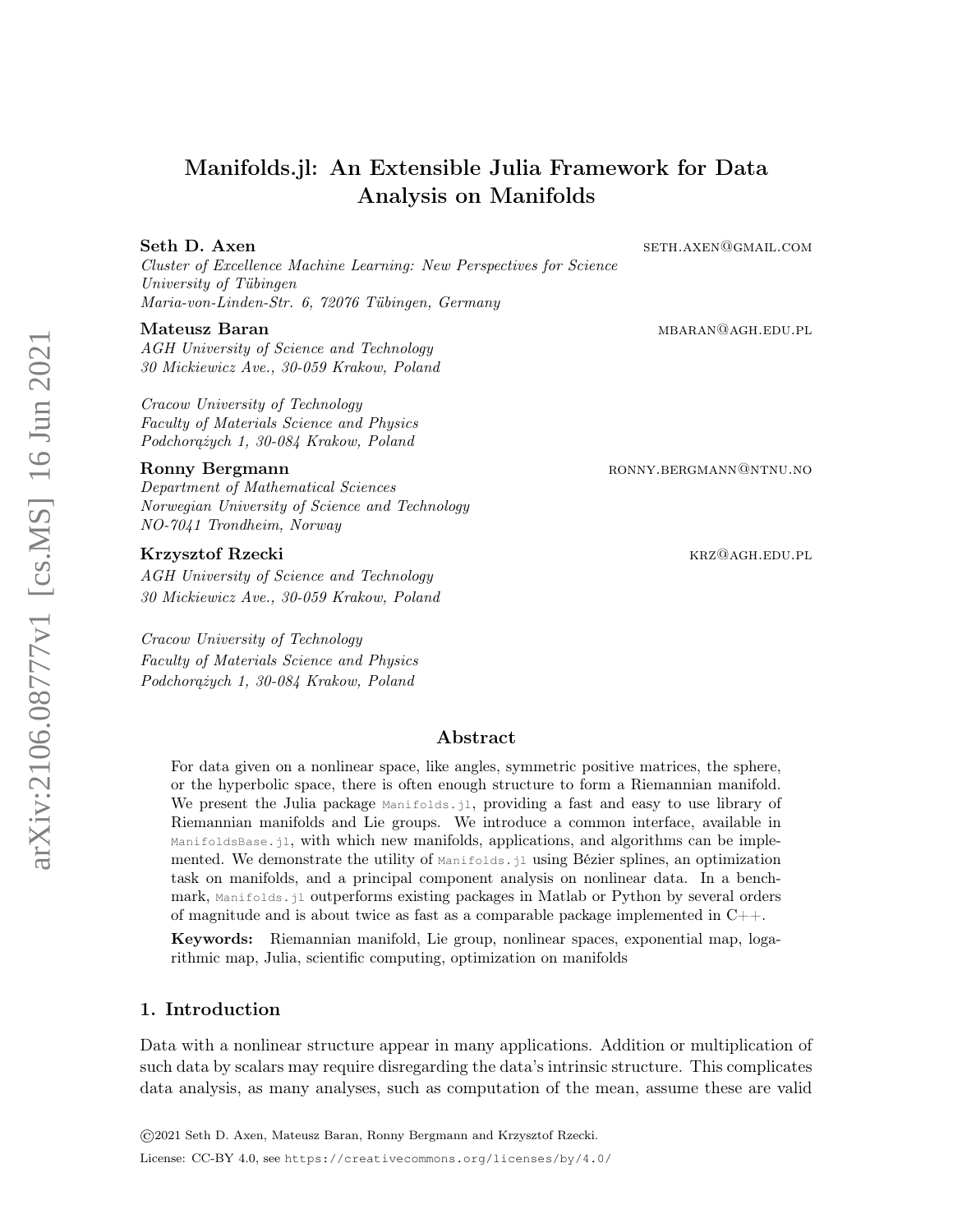operations. However, with enough properties (or, mathematically speaking, structure), such a space of nonlinear data is a Riemannian manifold, or manifold for short. Using tools of differential geometry, many operations can be generalized to manifolds by using only these generic properties. One example is the Riemannian center of mass [\(Grove and Karcher, 1973;](#page-15-0) [Karcher, 1977\)](#page-16-0), which generalizes the classical, Euclidean mean. Closed-form expressions for these operations do not always exist, but efficient implementations to approximate them are still often possible. Recent advances continue to resolve numerical challenges with efficiently implementing these operations. This makes data analysis for manifold-valued data more accessible.

Nonlinear data appears in many applications. The manifold of symmetric positive definite matrices (SPD) is used in diffusion tensor imaging [\(Dryden et al., 2009;](#page-15-1) [Ghosh et al.,](#page-15-2) [2008\)](#page-15-2), the special orthogonal group of rotations is used in analysis of data from orientation sensors [\(Marins et al., 2001\)](#page-16-1), and the sphere is used in various applications of directional statistics such as hydrology [\(Chen et al., 2013\)](#page-15-3). The discipline of computational anatomy [\(Grenander and Miller, 1998;](#page-15-4) [Cruz-Orive et al., 1985\)](#page-15-5) extensively uses geometric methods, including Large Deformation Diffeomorphic Metric Mapping [\(Miller, 2004\)](#page-16-2) with applications to medical data analysis [\(Pennec et al., 2019;](#page-16-3) [Tulik et al., 2019\)](#page-17-0). In image analysis, Grassmann and Stiefel manifolds are used for pose estimation by [Turaga et al.](#page-17-1) [\(2011\)](#page-17-1). Various manifolds with Fisher-Rao-like metrics are also used for shape analysis by, for example, [Srivastava et al.](#page-17-2) [\(2011\)](#page-17-2), [Baran](#page-14-0) [\(2018\)](#page-14-0), and [Rzecki and Baran](#page-17-3) [\(2021\)](#page-17-3).

A key obstacle to wider adoption of geometric methods is lack of a common, extensible, and efficient collection of operations on manifolds. One of the first toolboxes for optimization tools on manifolds was the Matlab package Manopt [\(Boumal et al., 2014\)](#page-15-6). Several libraries followed, such as the C++ library ROPTLIB [\(Huang et al., 2018\)](#page-16-4). The five major libraries for differential geometry in Python are Pymanopt [\(Townsend et al., 2016\)](#page-17-4), Geomstats [\(Miolane et al., 2020\)](#page-16-5), Geoopt [\(Kochurov et al., 2020\)](#page-16-6), TheanoGeometry [\(Kühnel](#page-16-7) [and Sommer, 2017\)](#page-16-7), and McTorch [\(Meghwanshi et al., 2018\)](#page-16-8), each with their own implementations of manifolds. Some libraries are more focused on specific tasks. For example, MVIRT [\(Bergmann, 2017\)](#page-14-1) provides a variational model formulation for manifold-valued image processing. This toolbox introduces implementations of a cyclic proximal point algorithm [\(Bačák, 2014\)](#page-14-2) applied to first- and second-order total variation [\(Bačák et al., 2016\)](#page-14-3), as well as total generalized variation [\(Bergmann et al., 2018\)](#page-15-7). MVIRT also provides the parallel Douglas–Rachford algorithm [\(Bergmann et al., 2016\)](#page-14-4) for large-scale nonsmooth optimization.

The above packages all follow the same approach to generically implement their statistical or optimization algorithms for an arbitrary Riemannian manifold and provide a certain set of Riemannian manifolds that use this generic implementation. The speed of an algorithm then depends on efficiency of both the abstract implementation of the algorithm as well as of employed operations on the specific manifold considered in an application.

Here we present the Julia package Manifolds. jl, together with its accompanying interface package ManifoldsBase.jl. They provide an easily extensible interface to implement methods on a generic Riemannian manifold. Moreover, they implement a comprehensive, well-documented library of efficient implementations of operations on existing manifolds.

The remainder of this paper is organized as follows: Section [2](#page-2-0) provides basic definitions of concepts from differential geometry and illustrates them using the unit sphere. Next,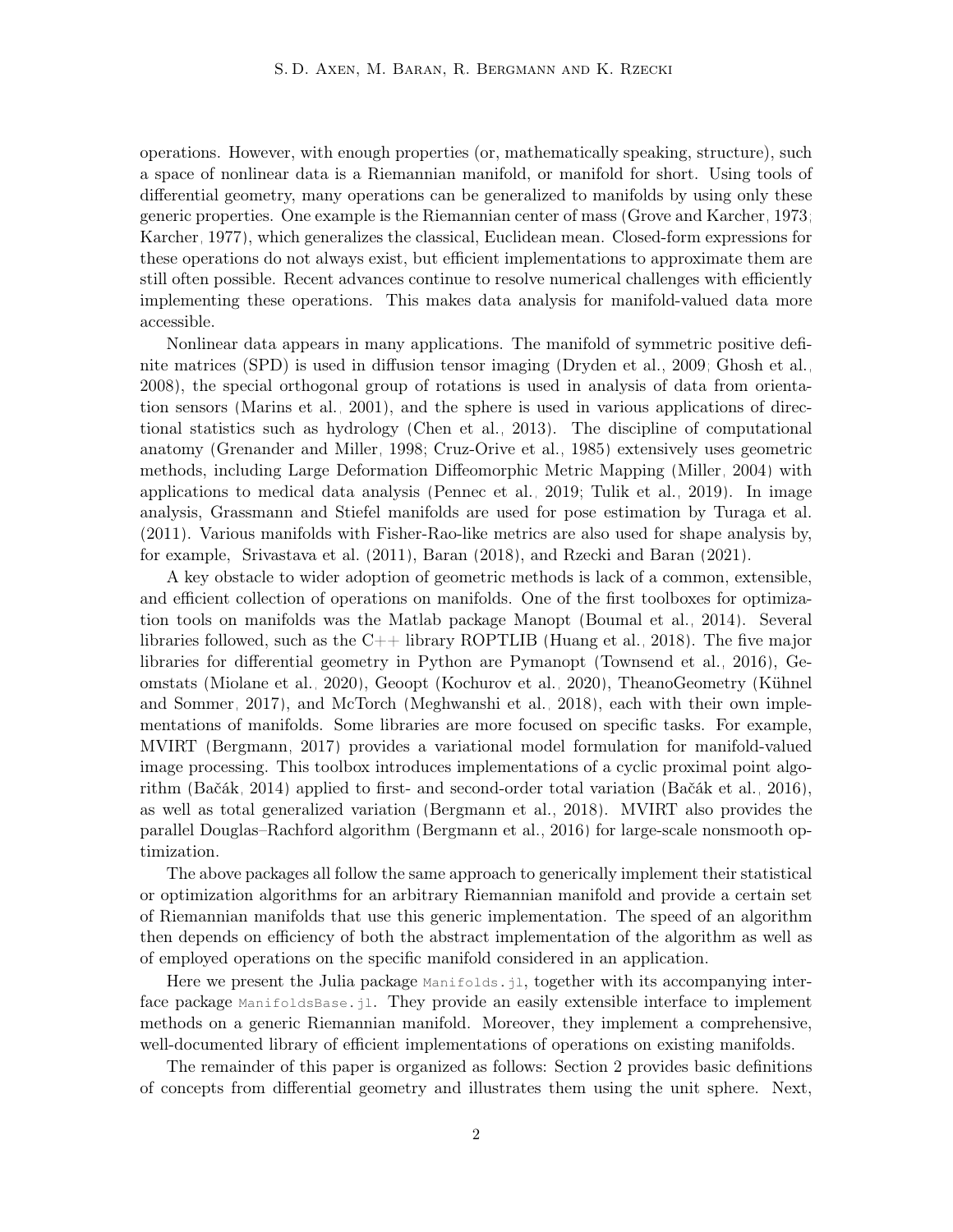Section [3](#page-5-0) describes the general design of Manifolds. jl. Section [4](#page-6-0) compares features of this library to what other libraries offer. A few examples of usage of  $\text{Manipolds.}$  j are given in Section [5.](#page-8-0) Section [6](#page-11-0) presents performance benchmarks of Manifolds. jl and other libraries on a set of manifolds for selected operations. Finally, conclusions are contained in Section [7.](#page-12-0)

# <span id="page-2-0"></span>2. Manifolds

In this section, relevant concepts from differential geometry are introduced. After introducing manifolds and related terms and definitions, the concepts are illustrated using the unit sphere in  $\mathbb{R}^3$  in Section [2.2.](#page-3-0)

#### <span id="page-2-1"></span>2.1 General definitions

Informally, a d-dimensional Riemannian manifold is defined as a set  $\mathcal M$  covered with a suitable collection of charts  $\phi: U \to \mathbb{R}^d$  that locally identify open subsets  $U \subset \mathcal{M}$  of  $\mathcal{M}$ with open subsets of  $\mathbb{R}^d$ . The most prominent property of this collection of charts, called an atlas of the manifold, is that each transition map  $\varphi \circ \psi^{-1} : \mathbb{R}^d \to \mathbb{R}^d$  from one chart  $\phi$  to another chart  $\psi$  is smooth. One way to work on manifolds is to work in charts. Any points  $p, q \in U$  can be connected by a path using the chart. However, for general  $p, q \in \mathcal{M}$ , where the points are not in the domain of the same chart, then it is necessary to track a chain of charts along the path with transition maps between the charts to connect them. Intrinsic methods are independent from the actual choice of chart(s). For example, the distance or shortest path between two points should be independent of the choice of chart(s). Often it is more computationally convenient to represent points on a manifold using coordinates of an embedding, instead of using a chart.

On a d-dimensional manifold M, we can define a curve  $c(t), c: I \supset [0,1] \rightarrow \mathcal{M}$  and investigate its derivative  $\dot{c}(t)$ , whose values are analogous to the velocity of  $c(t)$ . For a fixed number  $t_0 \in I$  and a chart  $\phi$  that covers a neighborhood of  $c(t_0) \in \mathcal{M}$ , the function  $t \mapsto \phi(c(t))$  is the corresponding curve in the chart, i.e. on  $\mathbb{R}^d$ . Note that different curves  $c_1, c_2$  might have the same derivative at a point,  $\dot{c}_1(t_0) = \dot{c}_2(t_0) = V$ . We introduce the equivalence class of all such curves with the same derivative  $V$ . The collection of derivatives of all differentiable curves at some point  $p \in \mathcal{M}$  under this equivalence class is the tangent space  $T_p\mathcal{M}$ ;  $T_p\mathcal{M}$  is a d-dimensional vector space at each point p on the manifold M. The collection of all tangent spaces is called the tangent bundle  $T\mathcal{M}$ . On the tangent bundle, we can define a vector field as the map  $V : \mathcal{M} \to T\mathcal{M}$ , which assigns to each point a vector in its tangent space  $V(p) \in T_p \mathcal{M}$ .

These vector fields can be used to state the next two important tools: the Riemannian metric and connections. While a metric equips a manifold with notions of speed, distance, and angles, the connection relates tangent vectors from tangent spaces at different points.

A Riemannian metric is a function that maps any two tangent vectors at each point  $p \in \mathcal{M}$  to a real number,  $\langle \cdot, \cdot \rangle_p : T_p \mathcal{M} \times T_p \mathcal{M} \to \mathbb{R}$ . For any p, the metric  $\langle \cdot, \cdot \rangle_p$  is symmetric and linear in both of its arguments and positive definite. For two smooth tangent vector fields  $V, W: \mathcal{M} \to T\mathcal{M}$ , where  $V(p), W(p) \in T_p\mathcal{M}$ , the function  $p \mapsto \langle V(p), W(p) \rangle_p$  is smooth. In this sense, the Riemannian metric is smooth in  $p$ . Note that the metric is a family of inner products with the additional property of being smooth in p. Like the inner product in  $\mathbb{R}^d$ , the output of the metric for two unit tangent vectors is  $\cos \theta$ , where  $\theta$  is the angle between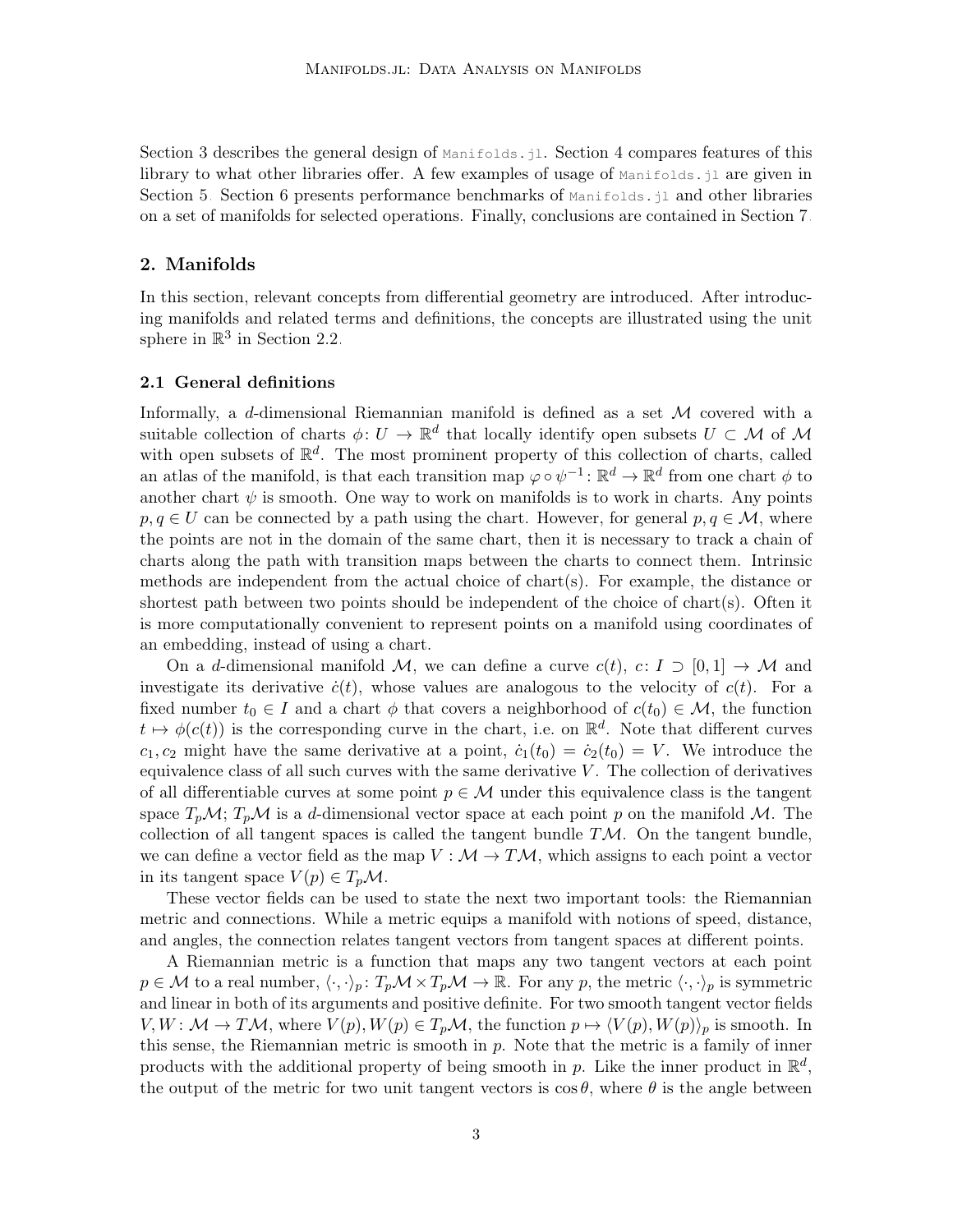the vectors. Moreover, the metric induces a vector norm on the tangent space. For a smooth function  $f: \mathcal{M} \to \mathbb{R}$ , the metric provides the notion of a gradient grad f, which informally is the direction of steepest ascent of  $f$ . While we have described the metric for real manifolds, Manifolds.jl can also represent metrics for complex and quaternionic manifolds.

A connection is a notion of taking the derivative of a vector field V along a curve  $c(t)$ . This tool enables to define higher order derivatives, such as the Hessian matrix of secondorder derivatives of the function  $f$  from above. Acceleration-free curves are called geodesics. They generalize the concept of a straight line on a manifold, but more than one geodesic may join two points. The length of a shortest geodesic between two points enables us to compute the intrinsic distance between the points on the manifold.

There are several useful maps between a manifold and its tangent bundle. For a point  $p \in \mathcal{M}$  and a direction  $X \in T_p\mathcal{M}$  with length  $||X||_p = \sqrt{\langle X, X \rangle_p}$ , the geodesic starting at p with velocity  $X$  is locally uniquely determined. The value of the exponential map  $\exp_p: T_p\mathcal{M} \supseteq W \to \mathcal{M}$  for the tangent vector X is the point  $q = \exp_p(tX)$  this geodesic reaches at  $t = 1$ . The exponential map, in general, may only be defined for a subset W of the tangent space. The inverse of the exponential map, which yields the tangent vector  $X$ , is called the logarithmic map  $\exp_p^{-1} = \log_p : q = \exp_p X \mapsto X$ , and may be defined on only a subset of the image of the exponential map.

In some cases, the exponential and logarithmic maps can be derived in closed form, but otherwise they are expensive to evaluate. Therefore, one often uses a retraction retr<sub>p</sub>:  $T_p\mathcal{M} \rightarrow$  $M$ , which approximates the exponential map. When the retraction can be inverted, i.e. from p and q we obtain X, this inverse retraction  $\text{retr}_{p}^{-1}$ :  $q = \text{retr}_{p} X \mapsto X$  can be used to approximate the logarithmic map.

Finally, since tangent vectors  $X \in T_p\mathcal{M}$  are defined only at their associated point p, there is a need to "transport" X to another point, say  $q \in \mathcal{M}$ . This can be done by the so-called parallel transport  $PT_{q\leftarrow p} X$ . Because this map is roughly as expensive to compute as the geodesic, it is often approximated with other methods, called vector transports.

For more details we refer to the textbooks [\(Absil et al., 2008;](#page-14-5) [do Carmo, 1992\)](#page-15-8).

#### <span id="page-3-0"></span>2.2 Example: the two-dimensional unit sphere

The unit sphere in the three-dimensional Euclidean space, denoted  $\mathbb{S}^2$ , is an intuitive example of a Riemannian manifold. Points on the unit sphere have unit norm. Adding (or subtracting) two of these points yields a point with a non-unit norm, which therefore does not belong to  $\mathbb{S}^2$ . However, there is an intuitive way of reinterpreting subtraction that makes an analogous operation on the sphere possible.

We can interpret the difference  $y - x$  between two points  $x, y \in \mathbb{R}^3$  as a vector starting from  $x$  and pointing to  $y$ . Multiplying such a vector by a scalar and adding it to  $x$  defines a set of points on a straight line passing through x and y. This line segment joining x and y is the geodesic on  $\mathbb{R}^3$ . On  $\mathbb{S}^2$ , the shortest geodesic is no longer a line segment but is instead a shortest great arc passing through points  $p, q \in \mathbb{S}^2$ . For any two non-opposing points, the intersection of their common plane through the origin with the sphere yields two geodesics, one shorter than the other. We call this shorter great arc the shortest geodesic. For two opposing points  $p, -p \in \mathbb{S}^2$ , all great arcs that join the two points are half-circles; they are therefore joined by infinite shortest geodesics. We can measure the distance  $d_{\mathbb{S}^2}(p,q)$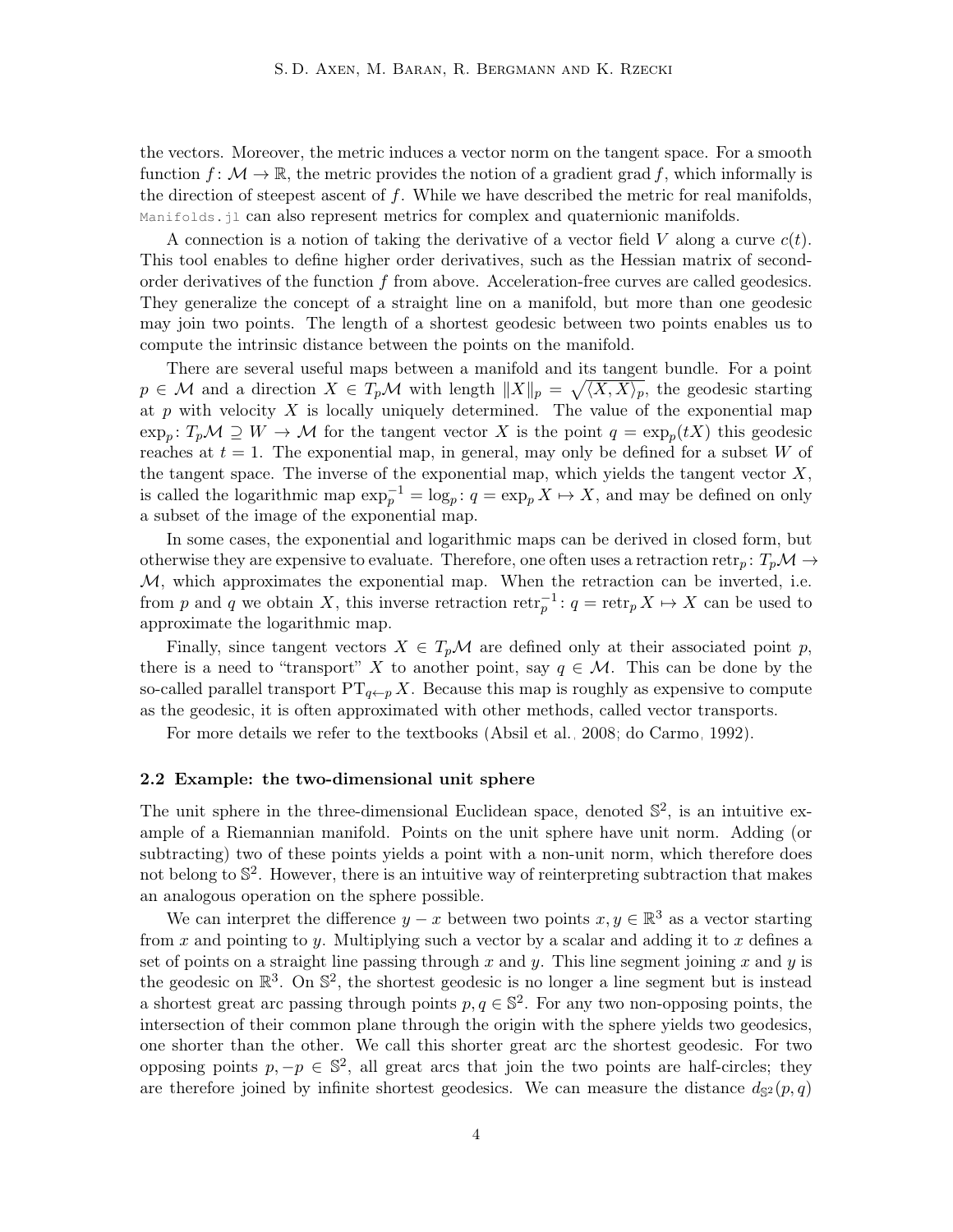

<span id="page-4-0"></span>Figure 1: Unit sphere in  $\mathbb{R}^3$  with two points p, q. Tangent space at p is labelled  $T_p \mathbb{S}^2$ , geodesic between p and q is the blue arc  $\gamma(p,q)$  and the vector X is the tangent vector from  $T_p \mathbb{S}^2$  that points towards q. Y is another vector from  $T_p \mathbb{S}^2$  orthogonal to X. All tangent vectors are blue. Parallel transports of X and Y from  $p$  to  $q$ are shown as vector  $PT_{q\leftarrow p} X$  and  $PT_{q\leftarrow p} Y$ , respectively.

between the points  $p$  and  $q$  as the length of a shortest geodesic, depicted as the blue curve in Figure [1.](#page-4-0)

If we draw a vector  $X$  tangent to the sphere at a point  $p$ , that is, tangent to some geodesic passing through p, this vector is in the tangent plane to  $\mathbb{S}^2$  at p. If we choose X so that the motion along the shortest geodesic in the direction of  $X$  after a unit of time arrives at point q, then the logarithmic map  $X = \log_p q$  computes X from p and q. The inverse function that takes a tangent vector  $X$  at a point  $p$  and tells at which point the vector is pointing is called the exponential map and is denoted  $q = \exp_n X$ .

Vectors tangent to the sphere at different points cannot be added or subtracted. First, they need to be transported to the same point. This is performed using parallel transport. Transport of a vector X tangent at p to a point q is denoted  $PT_{q\leftarrow p} X$ . This operation results in a new vector tangent to the sphere at  $q$ . Note that transporting a vector X tangent at  $p$ between a series of points, for example from p to q, from q to r and from r back to p, may not result in the same vector X.

These operations can be extended to all manifolds as described in Section [2.1.](#page-2-1)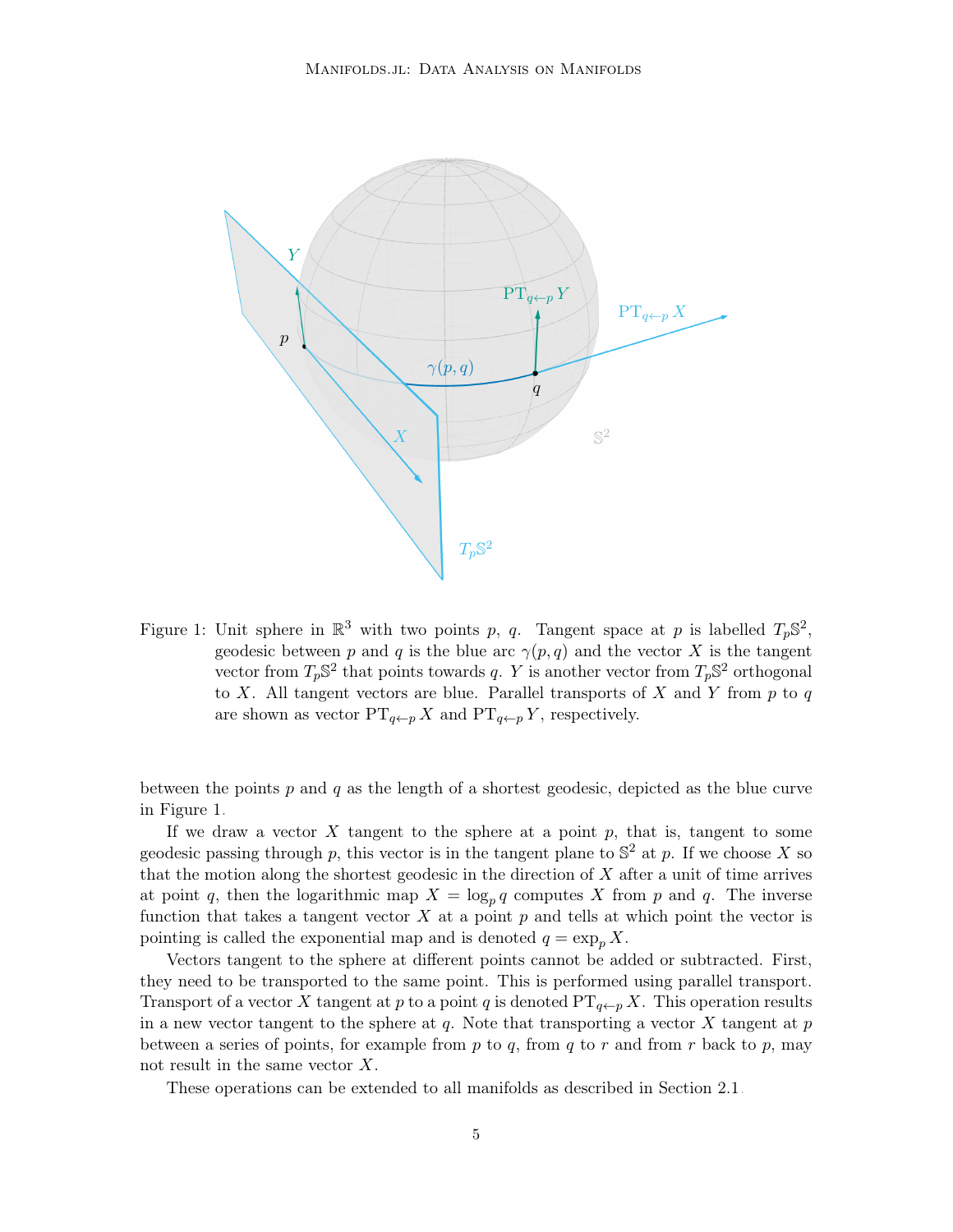### <span id="page-5-0"></span>3. Structure of the library

In this section we explore the basic structure of the library Manifolds.jl version 0.5.4 and its interface ManifoldsBase.jl version 0.11.4. We look at how to define a manifold, functions thereon, and extensions to manifolds using a decorator pattern.

#### 3.1 Functions on manifolds

**A** new manifold in Manifolds.jl is defined by a struct MyManifold  $\{\mathbb{F}\}$  <: AbstractManifold  $\{\mathbb{F}\}$ , where  $\mathbb F$  is a parameter for the field the manifold is based on: the real numbers  $\mathbb R$ , complex numbers  $\mathbb{C}$ , or quaternions  $\mathbb{H}$ . Interface functions have both in-place and allocating versions. The allocating version allocates an output and then calls the in-place version, so a user only needs to implement the in-place version. For example, for the exponential map, the function exp! (M, q, p, X) must be implemented, which computes  $\exp_n X$  in place of q. The allocating version  $\exp(M, p, X)$  is then automatically available.

Usually there is no need to introduce types for points and vectors, unless different representations should be distinguished. For example, for the Hyperbolic manifold, the hyperboloid, Poincaré ball, and Poincaré half-space representations are implemented with only a few interface function overloads.

#### 3.2 Features on manifolds using a decorator pattern

Using our interface, it is straightforward to implement a manifold with a default (i.e., implicit) metric. However, it is also possible to implement alternative metrics for the same manifold. In order to use a different metric, we define a type  $MyMetric \leq R$  is example tric. We can then equip our manifold with this new metric using the metric decorator type MetricManifold{MyManifold, MyMetric}. This can be used to implement a new inner product as well as all other functions affected by the metric, while leaving unchanged all functionality of MyManifold that are independent of the metric. For example, the manifold dimension is automatically available as well as checks for valid points or tangent vectors.

MetricManifold is one example of a decorator. Decorators can in general be used to equip an existing manifold with new or altered structure or functionality without requiring any changes to the type hierarchy. This is implemented using a traits-based approach.

Several additional decorators are implemented. The EmbeddedManifold introduces an embedding that submerges the manifold into another manifold. This provides the manifold with a projection from the manifold of the embedding onto the embedded manifold.

We can also equip a manifold with the structure of a Lie group using GroupManifold. For example, calling GroupManifold (Euclidean(n), AdditionOperation()) equips the Euclidean manifold with the group operation of addition. As a result, points interpreted as group elements can be inverted using negation, translated via addition, and inverse translated via subtraction. The group logarithm and exponential are likewise simply addition and subtraction. As a result, no special overloads are needed for manifolds like SymmetricMatrices that can also be equipped with a group structure under addition. Similarly, an existing group can be equipped with a group structure under the operation of multiplication, along with suitable default implementations of group inversion, identity, translation, inverse translation, and the group exponential. For example, while Rotations(n) implements the manifold structure of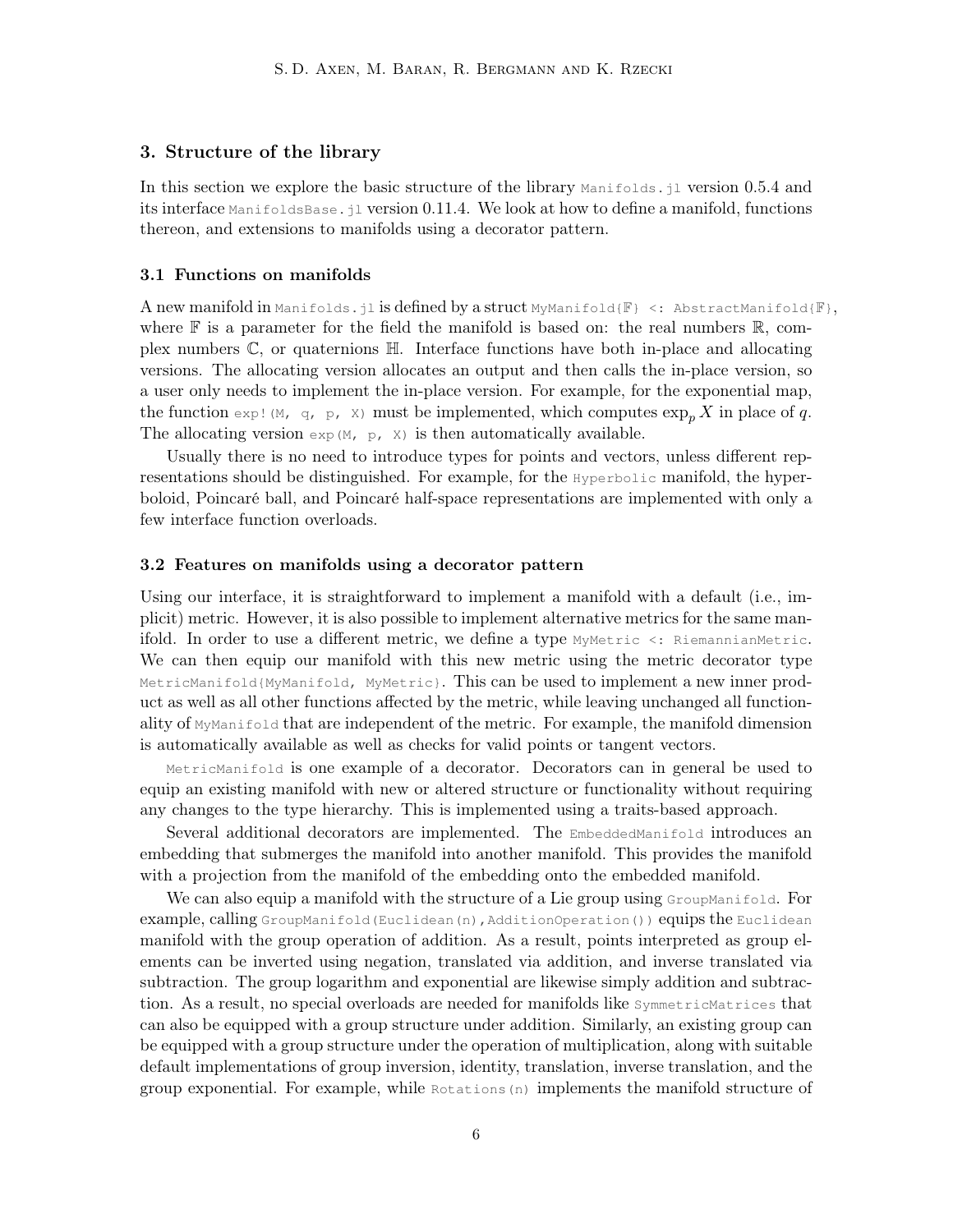the special orthogonal orthogonal group  $SO(n)$ , the manifold can be equipped with the group operation of multiplication by calling GroupManifolds (Rotations(n), MultiplicationOperation()) or the useful alias  $SpecialOrthogonal(n)$ . We also introduce AbstractGroupAction to define the action of a group on another manifold. Two groups together with an action of one group on the other can be joined to form a SemidirectProductGroup, which is again just a convenient alias for a GroupManifold. A Riemannian metric defined on the Lie algebra of a group can be extended to the entire group using InvariantMetric.

The ValidationManifold overloads many functions to check that input and output points and tangent vectors of respective methods on the wrapped manifold are valid. This is useful for development of new manifolds and algorithms.

Another usage of the decorator pattern is the AbstractEmbeddedManifold. Here, the idea of EmbeddedManifold is reversed, in the sense that instead of first implementing a manifold and then specifying its embedding, the manifold is implemented with the help of the embedding. For example the Sphere can be implemented independently, but for the (default, round) metric, the inner product inner(::Sphere, p, X, Y) of two tangent vectors  $X, Y \in$  $T_p\mathcal{M}$  can also be computed using the inner product in the embedding. In other words, the Riemannian metric  $\langle \cdot, \cdot \rangle_p$  on the sphere  $\mathbb{S}^{d-1}$  at a point p is the Euclidean metric  $\langle \cdot, \cdot \rangle$  from the embedding  $\mathbb{R}^d$  restricted to the tangent plane  $T_p\mathbb{S}^{d-1}$ . The AbstractEmbeddedManifold has a parameter AbstractEmbeddingType to specify the type of embedding for the manifold one aims to implement. Defining a manifold to be DefaultIsometricEmbeddingType means, that the inner products are computed calling the inner product function of the embedding. The level can be increased to the TransparentIsometricEmbedding, where even the exponential and the logarithmic maps are computed by calling the corresponding functions for the embedding. This is for example the case for the SymmetricMatrices(n),  $n \in \mathbb{N}$  manifold, which are represented by their complete symmetric matrix, though this is redundant. Its exponential map is the addition of matrices and hence inherited from the space of matrices Euclidean(n, n).

Similarly the AbstractGroupManifold <: AbstractEmbeddedManifold is available to implement a group manifold directly instead of equipping a given manifold with a group operation. Due to the inheritance, this can also be combined with the features given by an AbstractEmbeddedManifold.

### <span id="page-6-0"></span>4. Comparison to other libraries

Table [1](#page-7-0) compares availability of manifolds in  $\text{Mantfolds}$ ; 1 0.5.4 to other existing libraries: Geomstats 2.2.3 [\(Miolane et al., 2020\)](#page-16-5), Geoopt 0.3.1 [\(Kochurov et al., 2020\)](#page-16-6), Manopt 6.0 [\(Boumal et al., 2014\)](#page-15-6), McTorch 1.1 [\(Meghwanshi et al., 2018\)](#page-16-8), Pymanopt 0.2.5 [\(Townsend](#page-17-4) [et al., 2016\)](#page-17-4), ROPTLIB 0.8 [\(Huang et al., 2018\)](#page-16-4), and TheanoGeometry [\(Kühnel and Som](#page-16-7)[mer, 2017\)](#page-16-7). Availability of different operations is compared in Table [2.](#page-8-1)

Note that the extent of support varies significantly across libraries. For example Manifolds.jl implements three different metrics on the manifold of symmetric positive definite matrices. On the other hand, Geomstats extensively tests compatibility with different automatic differentiation backends, while other libraries do so for a smaller set of operations.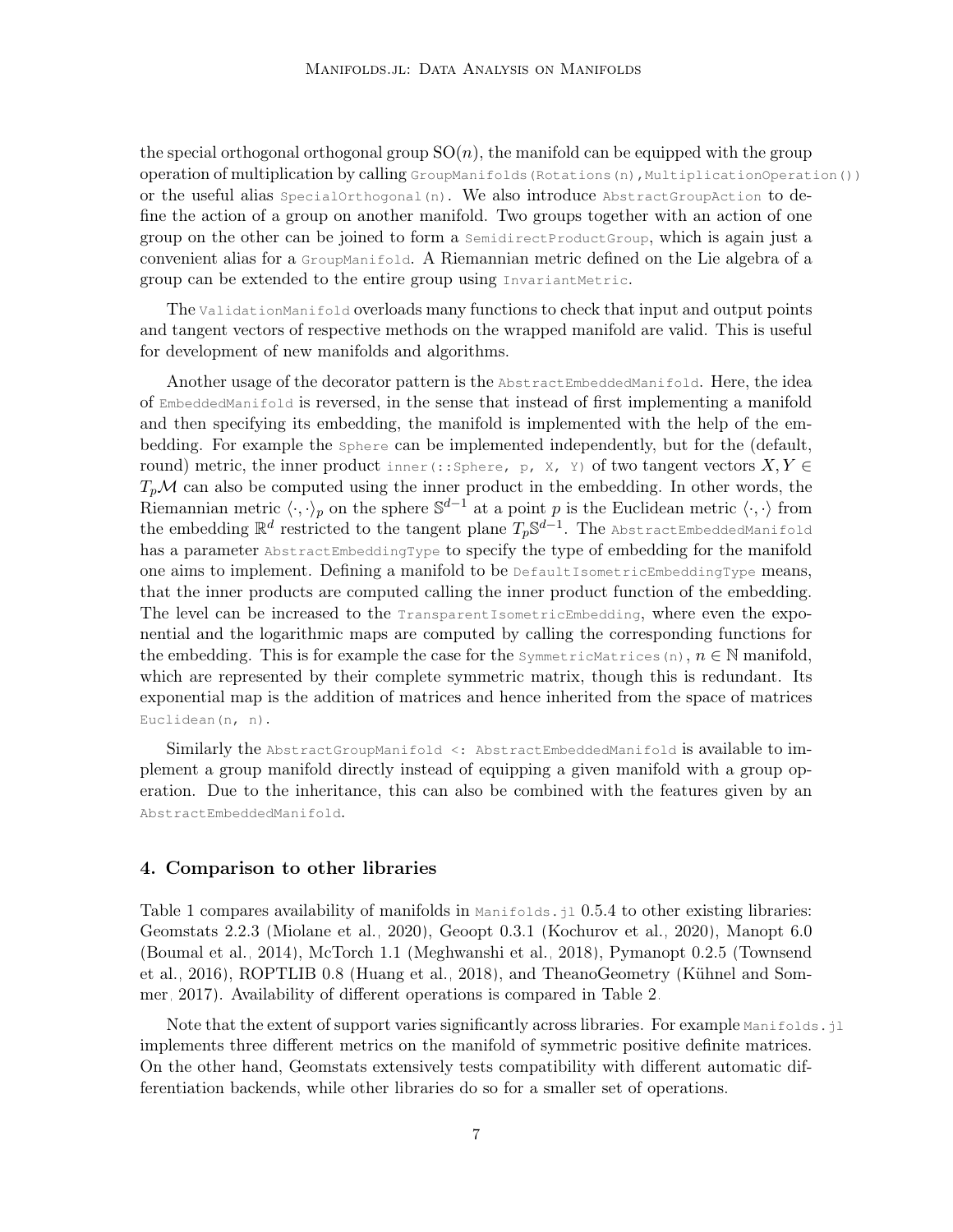<span id="page-7-0"></span>Table 1: Comparison of manifolds available in related libraries. A manifold is considered to be available if at least a retraction is implemented using a generic interface. We denote by  $\mathbb{R}$ ,  $\mathbb{C}$ ,  $\mathbb{H}$  up to which type of field a manifold is available and with m that the manifold is not available in a package.

<sup>a</sup> this manifold is available for arrays with any number of indices.

|                                        | Geomstats                 |                           |                           |                           |                           |                           |                           |                           |                |
|----------------------------------------|---------------------------|---------------------------|---------------------------|---------------------------|---------------------------|---------------------------|---------------------------|---------------------------|----------------|
| Manifold                               |                           | Geoopt                    | Manifolds.jl              | Manopt                    | McTorch                   | Pymanopt                  | ROPTLIB                   |                           | TheanoGeometry |
| Centered matrices                      | $\boldsymbol{\mathsf{x}}$ | $\boldsymbol{\mathsf{x}}$ | $\mathbb{C}$              | $\mathbb R$               | ×                         | ×                         | $\boldsymbol{\mathsf{x}}$ | $\mathbb R$               |                |
| Discretized curves                     | $\mathbb R$               | $\boldsymbol{\mathsf{x}}$ | $\boldsymbol{\mathsf{x}}$ | $\boldsymbol{\mathsf{x}}$ | $\overline{\mathbf{x}}$   | ×                         | $\boldsymbol{\mathsf{x}}$ | $\overline{\mathbf{x}}$   |                |
| Elipsoid                               | ×                         | $\boldsymbol{\mathsf{x}}$ | ×                         | $\boldsymbol{\mathsf{x}}$ | $\overline{\mathsf{x}}$   | ×                         | ×                         | $\mathbb R$               |                |
| Elliptope                              | $\overline{\mathbf{x}}$   | $\boldsymbol{\mathsf{x}}$ | $\mathbb{R}$              | $\mathbb R$               | ×                         | $\overline{\mathsf{x}}$   | ×                         | $\overline{\mathsf{x}}$   |                |
| Essential manifold                     | ×                         | $\overline{\mathbf{x}}$   | $\mathbb{R}$              | $\mathbb R$               | ×                         | $\overline{\mathsf{x}}$   | $\boldsymbol{\mathsf{x}}$ | $\overline{\mathbf{x}}$   |                |
| Euclidean                              | $\mathbb R$               | $\mathbb R$               | $\mathbb{H}^{\text{a}}$   | $\mathbb{C}$              | $\mathbb R$               | $\mathbb R$               | $\mathbb R$               | $\mathbb R$               |                |
| Fixed rank matrices                    | ×                         | ×                         | $\mathbb{C}$              | $\mathbb{R}$              | ×                         | $\boldsymbol{\times}$     | $\overline{\mathbb{C}}$   | $\boldsymbol{\times}$     |                |
| General linear group                   | $\mathbb R$               | $\boldsymbol{\times}$     | $\overline{\mathbb{C}}$   | $\boldsymbol{\mathsf{x}}$ | ×                         | $\boldsymbol{\times}$     | $\boldsymbol{\mathsf{x}}$ | $\mathbb R$               |                |
| Generalized Grassmann                  | ×                         | $\boldsymbol{\times}$     | $\overline{\mathbb{C}}$   | $\mathbb R$               | ×                         | $\boldsymbol{\mathsf{x}}$ | $\overline{\mathsf{x}}$   | $\overline{\mathbf{x}}$   |                |
| Generalized Stiefel                    | $\overline{\mathsf{x}}$   | $\overline{\mathbf{x}}$   | $\overline{\mathbb{C}}$   | $\mathbb R$               | ×                         | $\overline{\mathsf{x}}$   | $\overline{\mathsf{x}}$   | $\overline{\mathbf{x}}$   |                |
| Grassmann                              | $\mathbb R$               | ×                         | $\overline{\mathbb{C}}$   | $\mathbb{C}$              | $\overline{\mathsf{x}}$   | $\mathbb R$               | $\mathbb R$               | $\overline{\mathbf{x}}$   |                |
| Hilbert sphere                         | ×                         | $\overline{\mathsf{x}}$   | $\boldsymbol{\times}$     | $\boldsymbol{\mathsf{x}}$ | $\overline{\mathsf{x}}$   | $\boldsymbol{\times}$     | $\mathbb R$               | $\boldsymbol{\mathsf{x}}$ |                |
| Hyperbolic space                       | $\mathbb R$               | $\mathbb R$               | $\mathbb{R}$              | $\mathbb R$               | ×                         | ×                         | ×                         | $\boldsymbol{\mathsf{x}}$ |                |
| Lorentzian manifold                    | $\mathbb{R}$              | $\mathbb R$               | $\mathbb{R}$              | ×                         | ×                         | ×                         | ×                         | $\overline{\mathbf{x}}$   |                |
| Multinomial doubly stochastic matrices | $\boldsymbol{\times}$     | $\mathbb R$               | $\mathbb{R}$              | $\mathbb{R}$              | $\overline{\mathsf{x}}$   | $\boldsymbol{\times}$     | ×                         | $\overline{\mathbf{x}}$   |                |
| Multinomial matrices                   | $\boldsymbol{\times}$     | $\boldsymbol{\mathsf{x}}$ | $\mathbb R$               | $\mathbb{R}$              | $\overline{\mathsf{x}}$   | $\boldsymbol{\mathsf{x}}$ | $\overline{\mathsf{x}}$   | $\boldsymbol{\times}$     |                |
| Multnomial symmetric matrices          | $\overline{\mathbf{x}}$   | $\overline{\mathsf{x}}$   | $\mathbb R$               | $\mathbb R$               | $\overline{\mathsf{x}}$   | $\boldsymbol{\mathsf{x}}$ | $\overline{\mathbf{x}}$   | $\overline{\mathbf{x}}$   |                |
| Oblique manifold                       | $\overline{\mathbf{x}}$   | $\boldsymbol{\times}$     | $\mathbb R$               | $\mathbb R$               | $\overline{\mathsf{x}}$   | $\mathbb R$               | $\mathbb R$               | $\overline{\mathbf{x}}$   |                |
| Phases of real DFT                     | ×                         | $\overline{\mathbf{x}}$   | ×                         | $\mathbb{C}$              | $\overline{\mathsf{x}}$   | $\overline{\mathsf{x}}$   | $\overline{\mathbf{x}}$   | $\overline{\mathbf{x}}$   |                |
| Positive numbers                       | $\boldsymbol{\mathsf{x}}$ | $\boldsymbol{\times}$     | $\mathbb R$               | $\mathbb{R}$              | ×                         | $\mathbb R$               | $\mathbb R$               | $\boldsymbol{\times}$     |                |
| Probability simplex                    | $\mathbb{R}$              | $\boldsymbol{\mathsf{x}}$ | $\mathbb R$               | $\mathbb R$               | $\overline{\mathsf{x}}$   | $\boldsymbol{\mathsf{x}}$ | $\boldsymbol{\mathsf{x}}$ | $\boldsymbol{\times}$     |                |
| Product Space                          | $\mathbb{R}$              | $\mathbb R$               | $\mathbb H$               | $\mathbb{C}$              | $\overline{\mathsf{x}}$   | $\overline{\mathbb{C}}$   | $\mathbb{C}$              | $\overline{\mathbf{x}}$   |                |
| Projective Space                       | $\overline{\mathsf{x}}$   | $\boldsymbol{\mathsf{x}}$ | $\mathbb{H}^{\mathrm{a}}$ | ×                         | $\overline{\mathsf{x}}$   | $\boldsymbol{\mathsf{x}}$ | $\boldsymbol{\mathsf{x}}$ | $\overline{\mathbf{x}}$   |                |
| Rotations                              | $\mathbb{R}$              | $\overline{\mathbf{x}}$   | $\mathbb{R}$              | $\mathbb R$               | $\overline{\mathsf{x}}$   | $\mathbb{R}$              | $\mathbb{R}$              | $\overline{\mathbb{R}}$   |                |
| Skew-symmetric matrices                | $\mathbb R$               | $\boldsymbol{\times}$     | $\mathbb{C}$              | $\mathbb{R}$              | $\overline{\mathsf{x}}$   | ×                         | ×                         | $\boldsymbol{\times}$     |                |
| Special Euclidean group                | $\mathbb R$               | $\boldsymbol{\times}$     | $\mathbb{R}$              | $\mathbb R$               | $\overline{\mathsf{x}}$   | $\overline{\mathsf{x}}$   | $\boldsymbol{\times}$     | $\boldsymbol{\times}$     |                |
| Spectrahedron                          | ×                         | $\boldsymbol{\mathsf{x}}$ | $\mathbb{R}$              | $\mathbb R$               | ×                         | ×                         | ×                         | $\boldsymbol{\times}$     |                |
| Sphere / Circle                        | $\mathbb{R}$              | $\mathbb R$               | $\mathbb{C}^a$            | $\mathbb{C}^a$            | $\boldsymbol{\mathsf{x}}$ | $\mathbb{C}^{\mathrm{a}}$ | $\overline{\mathbf{x}}$   | $\mathbb{R}$              |                |
| Stiefel                                | $\mathbb R$               | $\mathbb R$               | $\mathbb{C}$              | $\mathbb{C}$              | $\mathbb{R}$              | $\mathbb R$               | $\mathbb{C}$              | ×                         |                |
| Sym. matrices                          | $\mathbb R$               | $\boldsymbol{\mathsf{x}}$ | $\mathbb{C}$              | $\mathbb{R}$              | ×                         | $\boldsymbol{\mathsf{x}}$ | ×                         | $\overline{\mathsf{x}}$   |                |
| Sym. pos. def. matrices                | $\mathbb R$               | ×                         | $\mathbb R$               | $\mathbb R$               | $\mathbb{R}$              | $\mathbb R$               | $\mathbb R$               | $\mathbb R$               |                |
| Sym. pos. def. simplex                 | ×                         | $\boldsymbol{\mathsf{x}}$ | ×                         | $\mathbb{C}$              | ×                         | ×                         | ×                         | ×                         |                |
| Sym. pos. semidef. fixed rank matrices | ×                         | ×                         | $\mathbb C$               | $\mathbb{C}$              | ×                         | $\mathbb{C}$              | $\mathbb{C}$              | ×                         |                |
| Unit-norm sym. matrices                | ×                         | $\overline{\mathsf{x}}$   | $\mathbb{C}$              | $\mathbb R$               | ×                         | ×                         | ×                         | ×                         |                |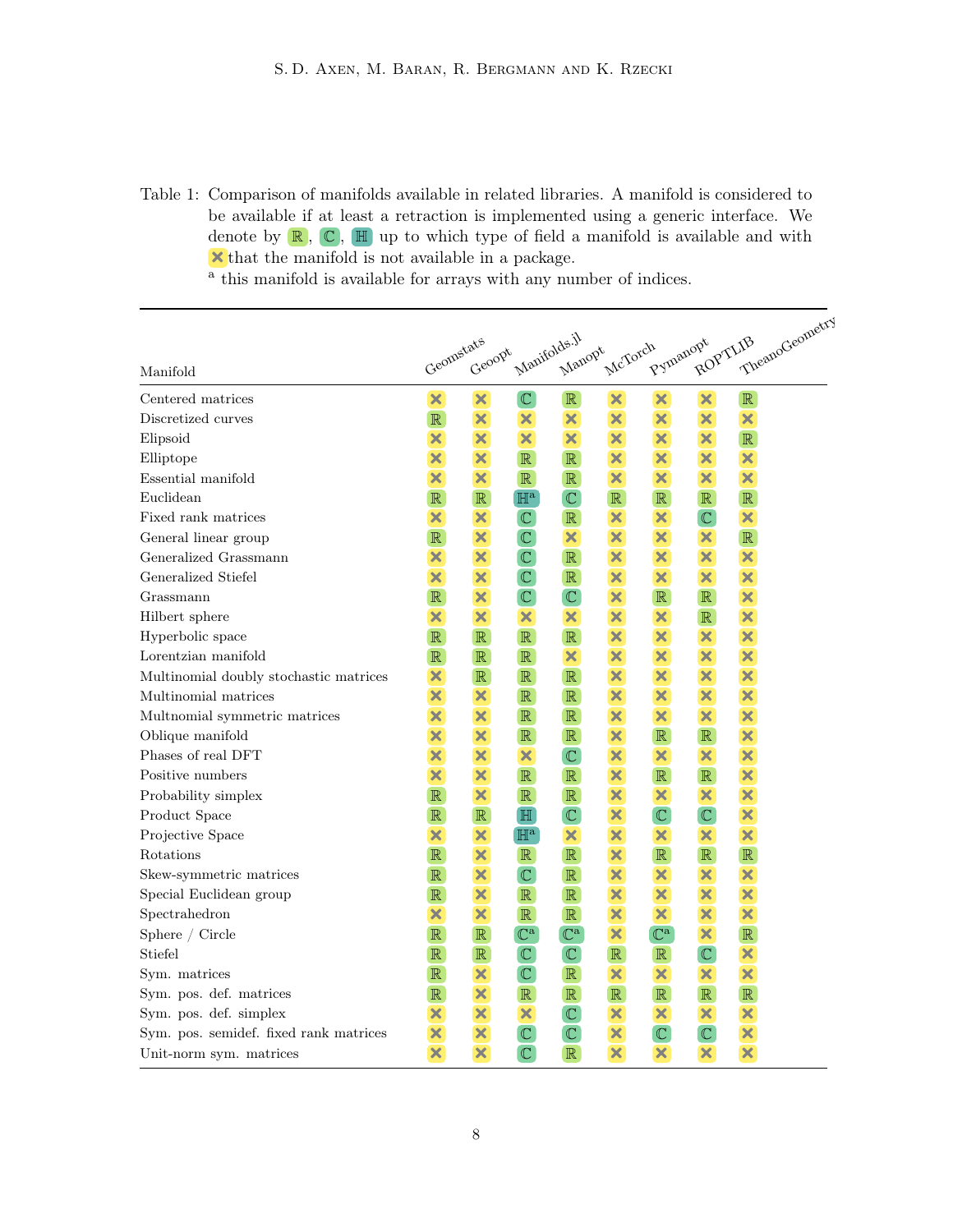|                                                               | Geometats Manifolds.jl McTorch Pymanopt TheanoGeometry |   |  |  |   |   |  |   |  |
|---------------------------------------------------------------|--------------------------------------------------------|---|--|--|---|---|--|---|--|
|                                                               |                                                        |   |  |  |   |   |  |   |  |
| Feature                                                       |                                                        |   |  |  |   |   |  |   |  |
| Atlases and charts                                            |                                                        |   |  |  |   |   |  |   |  |
| Automatic differentiation                                     |                                                        |   |  |  |   |   |  |   |  |
| Compatibility with extended precision<br>floating point types |                                                        | × |  |  | × | × |  | × |  |
| Bases of tangent spaces                                       |                                                        | × |  |  |   |   |  |   |  |
| Connections                                                   |                                                        |   |  |  |   |   |  |   |  |
| Exponential maps (retractions)                                |                                                        |   |  |  |   |   |  |   |  |
| Inner product                                                 |                                                        |   |  |  |   |   |  |   |  |
| Lie groups and actions                                        |                                                        |   |  |  |   |   |  |   |  |
| Logarithmic maps (inverse retractions)                        |                                                        |   |  |  |   |   |  |   |  |
| Riemannian gradients                                          | ×                                                      |   |  |  |   |   |  |   |  |
| Riemannian Hessians                                           |                                                        |   |  |  |   |   |  |   |  |
| Vector transport                                              |                                                        |   |  |  |   |   |  |   |  |

<span id="page-8-1"></span>Table 2: Comparison of features available in related libraries.

# <span id="page-8-0"></span>5. Examples

This section demonstrates a few examples of composing generic operations from Manifolds. il with the Julia ecosystem [\(Bezanson et al., 2017\)](#page-15-9). The first example defines a Bézier spline on a generic manifold to demonstrate how to easily define new functions on manifolds using ManifoldsBase.jl. Then, Manopt.jl $^1$  $^1$  [\(Bergmann, 2019\)](#page-14-6) is used as an example of a complex optimization library built on top of Manifolds.jl. Further, it is demonstrated how Manifolds.jl can be easily combined with independently developed libraries to implement fast, geometry-aware algorithms.

Note that all examples can be split into two components. First, a manifold and data on the manifolds are constructed. Second, the algorithm is executed on this manifold. Since all methods are implemented in a generic way, switching to data from another manifold just requires to change the first part of introducing the manifold and loading/generating corresponding data.

#### 5.1 Implementing functions on manifolds

Functions on manifolds dispatch on the manifold itself, which is included as the first argument. As an example, we implement a Bézier curve on an arbitrary manifold. Bézier curves are used to model curves and surfaces in computer graphics. Their shape is determined by so called control points. The curve starts in the first control point and ends in the last. For more details on their use on manifolds, see for example [\(Absil et al., 2016;](#page-14-7) [Gousenbourger](#page-15-10) [et al., 2018;](#page-15-10) [Bergmann and Gousenbourger, 2018\)](#page-14-8).

A Bézier curve can be defined using the De Casteljau algorithm. Let us first consider the classical Euclidean case: given a degree n and  $n + 1$  (control) points  $x_0, \ldots, x_n \in \mathbb{R}^n$ ,

<span id="page-8-2"></span><sup>1.</sup> Current version 0.3.9, available at <https://manoptjl.org>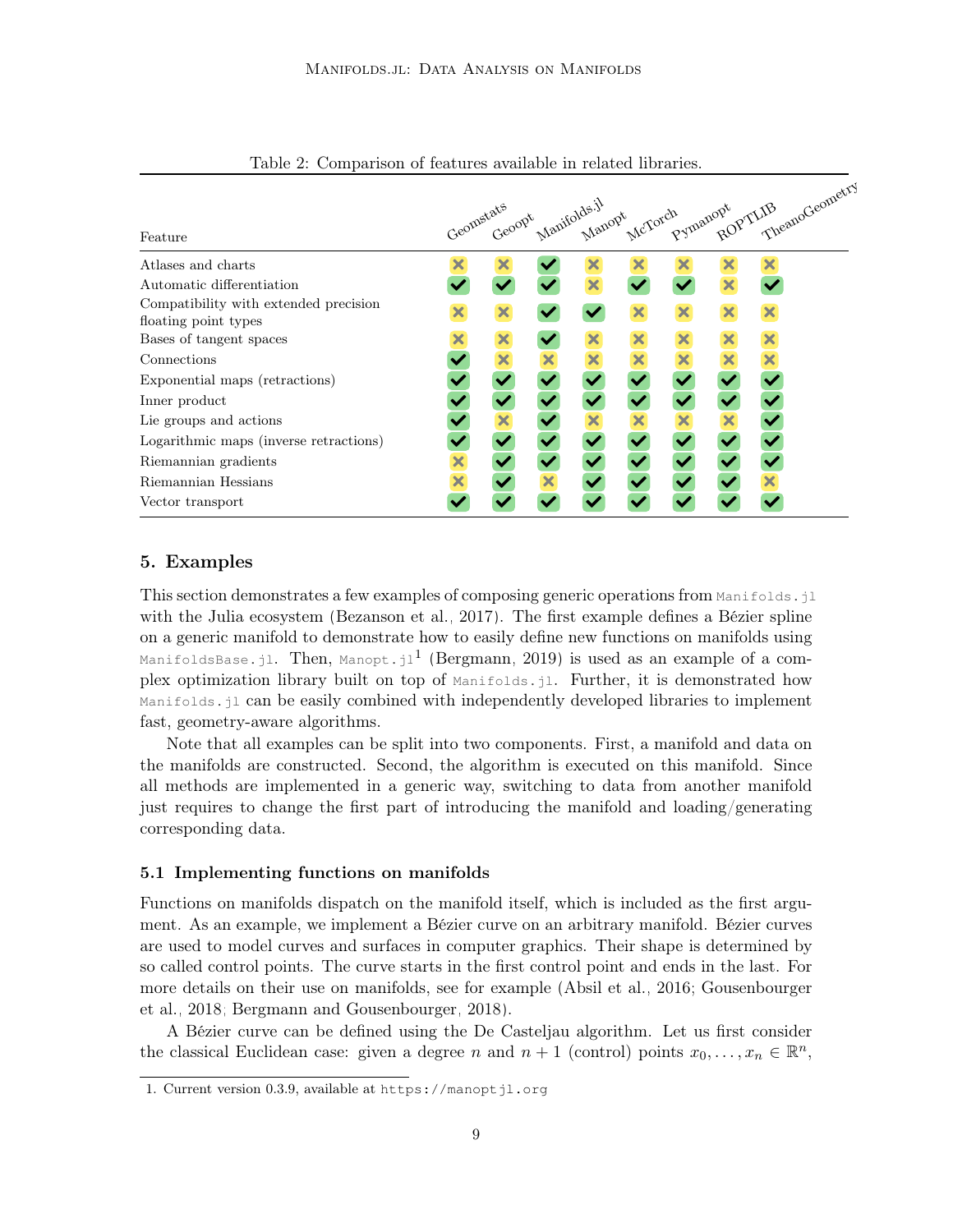the Bézier curve  $b_n(t; x_0, \ldots, x_n)$  is defined recursively as

$$
b_n(t; x_0, \ldots, x_n) = b_1(t; b_{n-1}(t; x_0, \ldots, x_{n-1}), b_{n-1}(t; x_1, \ldots, x_n))
$$
  

$$
b_1(t; x_0, x_1) = x_0 + t(x_1 - x_0)
$$

A Bézier curve  $b_1(t; x_0, x_1)$  of order 1 is just a line. To evaluate a Bézier curve  $b_2(t; x_0, x_1, x_2)$ at a point t, we would need three line evaluations:  $y_0 = b_1(t; x_0, x_1), y_1 = b_1(t; x_1, x_2)$  and their connecting line  $b_2(t; x_0, x_1, x_2) = b_1(t; y_0, y_1)$ . The result is a quadratic curve in  $\mathbb{R}^n$ .

On a Riemannian manifold  $\mathcal M$  we obtain a Bézier curve by evaluating shortest geodesics  $\gamma(t; p, q)$  connecting  $p, q \in \mathcal{M}$  instead of line segments.

The implementation for an arbitrary Riemannian manifold is given by the following code and returns the Bézier curve evaluated at t.

```
function bezier(M::AbstractManifold, t, pts::NTuple)
    p = \text{berger}(M, t, \text{pts}[1:(\text{end} - 1)])q = bezier(M, t, pts[2:end])
    return shortest_geodesic(M, p, q, t)
end
function bezier(M::AbstractManifold, t, pts::NTuple{2})
    return shortest_geodesic(M, pts[1], pts[2], t)
end
```
For four points on the sphere given by

$$
p_0 = (0 \quad -1 \quad 0)^T
$$
,  $p_1 = \left(-\frac{1}{2} \quad -\frac{1}{\sqrt{2}} \quad -\frac{1}{2}\right)^T$ ,  $p_2 = \left(-\frac{1}{\sqrt{2}} \quad -\frac{1}{2} \quad \frac{1}{2}\right)^T$ ,  $p_3 = (-1 \quad 0 \quad 0)^T$ ,

and an evaluation of  $b_3$  at  $t=\frac{2}{3}$  $\frac{2}{3}$  all shortest geodesics involved in the evaluation are shown in Figure [2.](#page-10-0) This figure has been adapted from [\(Bergmann and Gousenbourger, 2018,](#page-14-8) Figure 9).

#### 5.2 Optimization using Manopt.jl

Now, we consider the generalization of the mean to Riemannian manifolds. The mean of some (Euclidean) data  $x_1, \ldots, x_N \in \mathbb{R}^n$  can be computed as

$$
\hat{x} = \frac{1}{N} \sum_{k=1}^{N} x_k.
$$

One can interpret this formula as the first-order optimality condition of the optimization problem

$$
\hat{x} = \underset{y \in \mathbb{R}^n}{\arg \min} \sum_{k=1}^N \|x_k - y\|^2.
$$

That is,  $\hat{x}$  is the point y that minimizes the sum of squared distances. This interpretation can be generalized to manifolds, but usually no closed form for y, like  $\hat{x}$  in the Euclidean case, exists. Still, replacing the squared deviation with the squared distance, the gradient can easily be computed to perform a gradient descent algorithm with a suitable line search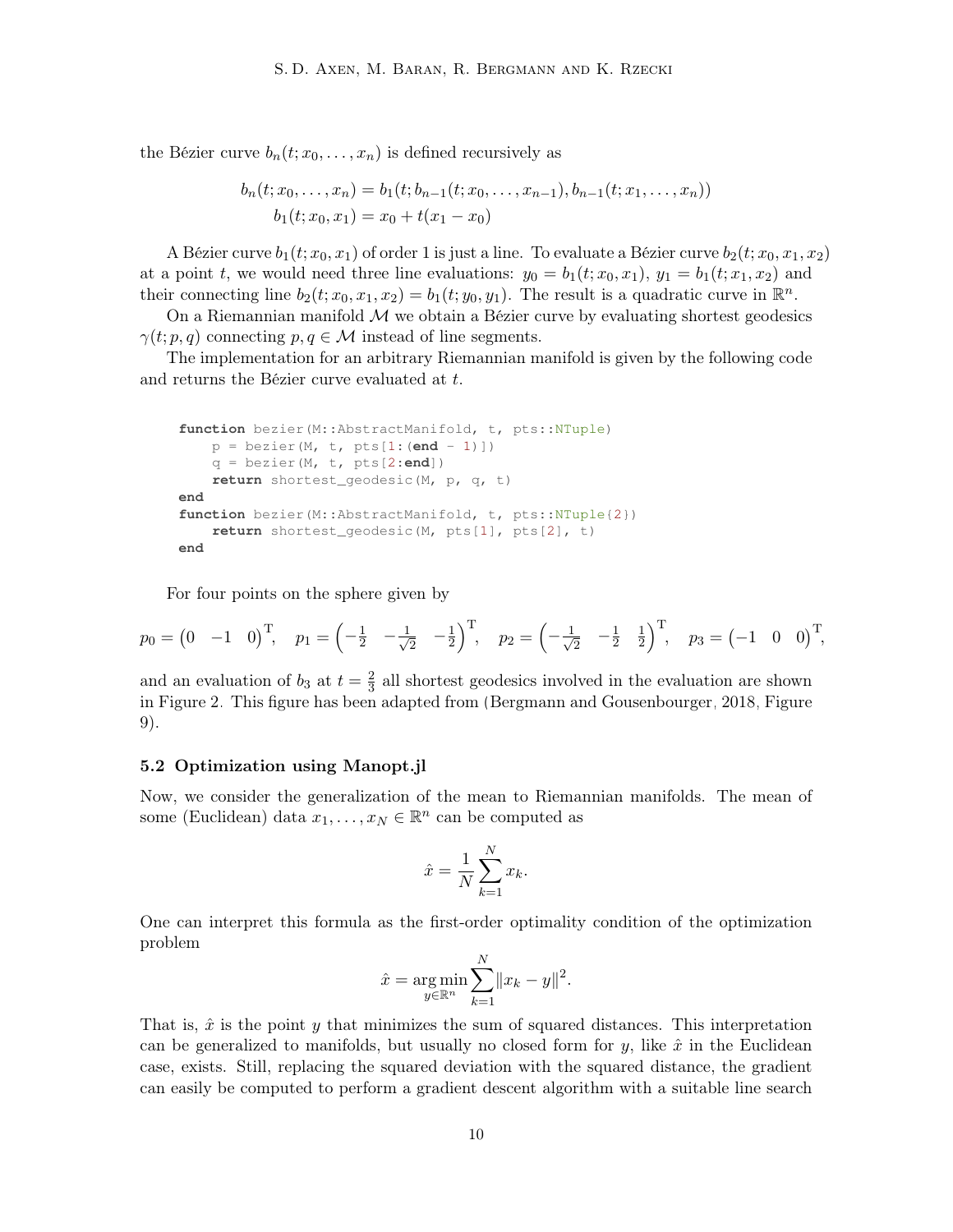

<span id="page-10-0"></span>Figure 2: Illustration of the De Casteljau algorithm to evaluate a Bézier curve on the Sphere S 2 . The initial points and their shortest geodesics (blue) yield three points (cyan) and two points (green) during the recursion, and their connecting geodesic the point on the Bézier curve (orange).

strategy, cf. for example [\(Absil et al., 2008,](#page-14-5) Chapter 4). For given points  $p_1, \ldots, p_N \in \mathcal{M}$ the cost function and the gradient read

$$
F(q) = \frac{1}{N} \sum_{k=1}^{N} d_{\mathcal{M}}^{2}(q, p_k) \quad \text{and} \quad \text{grad } F(q) = -\frac{1}{2N} \sum_{k=1}^{N} \log_q p_k.
$$

This algorithm gradient\_descent is implemented in Manopt.jl Furthermore, a library of cost functions, gradients, differentials, adjoint differentials as well as proximal maps is available in the package as well. They are implemented on arbitrary manifolds based only on ManifoldsBase.jl and can hence be used to phrase an optimization problem even independent of the manifold. One example that we also require here is the already mentioned gradient of the distance function (squared) distance  $(M, p, q)$  s with respect to q, where s=2 is the default. This function is called grad\_distance(M, p, q, s) in Manopt.jl.

Note that since  $\text{Manopt}.j1$  is based on the lightweight interface  $\text{ManifoldsBase}.j1$ , we need to load Manifolds.jl only to have our manifold of interest available.

```
using Manopt, Manifolds, LinearAlgebra
M = Sphere(2)
N = 100# generate random points on M
pts = [normalize(randn(3)) for \text{in } 1:N]# define the loss function and its gradient
F(M,q) = sum(p \rightarrow distance(M, p, q)^2 / 2N, pts)
```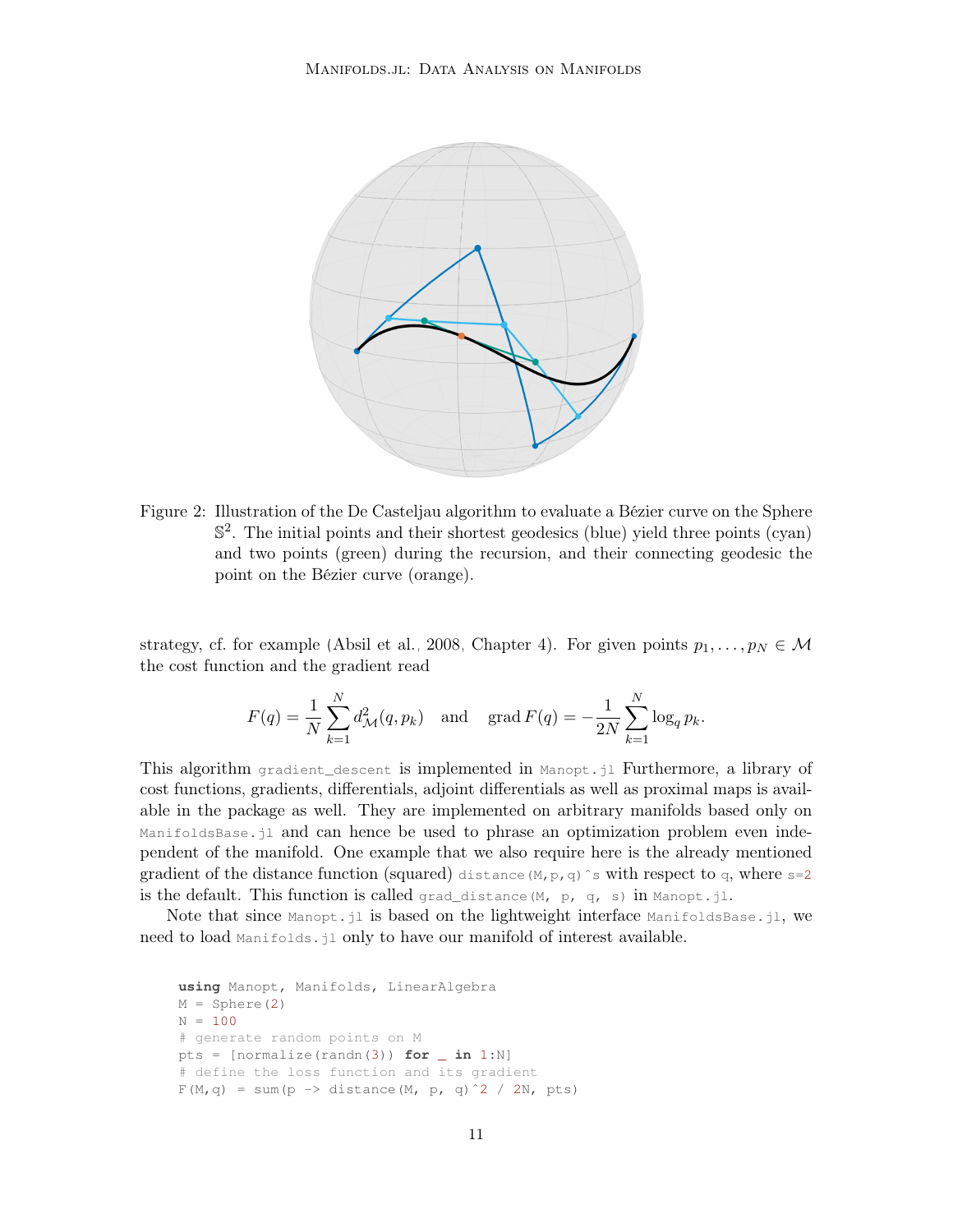```
gradF(M,q) = sum(p \rightarrow grad\_distance(M, p, q) / N, pts)# compute the mean
xMean = gradient\_descent(M, F, gradF, pts[1])
```
Manifolds.jl itself includes two approaches for computing the weighted mean: gradient descent and on-line repeated geodesic interpolation [\(Ho et al., 2013\)](#page-16-9). Using these methods, implementations of weighted variance, skewness, kurtosis, and higher moments are also provided.

#### 5.3 Tangent space PCA

Thanks to the high composability of the Julia ecosystem and the design of the Manifolds.jl library, it is very easy to compose independent libraries to achieve new functionality. For example, tangent space principal component analysis (PCA) described by [Fletcher et al.](#page-15-11) [\(2004\)](#page-15-11) can be split into 1) computing the Riemannian center of mass and coordinates of tangent vectors using Manifolds.jl and 2) calculation of PCA vectors using MultivariateStats.jl. Using a d-dimensional manifold, tangent vectors might be stored in a format different from the d-dimensional vector. The interface ManifoldsBase.jl provides get\_coordinates to obtain a d-dimensional representation and get\_vector to reconstruct the tangent space format. For example tangent vectors from  $T_p \mathbb{S}^2$  are stored as vectors X orthogonal to p (in  $\mathbb{R}^3$ ) and they have a representation in 2 coordinates. The whole procedure is demonstrated by the following code.

```
using Manifolds, MultivariateStats, LinearAlgebra
M = Sphere(2)
N = 100# generate random points on M
pts = [normalize(randn(3)) for _ in 1:N]
# compute their mean
m = mean (M, pts)
# compute logarithmic maps of points at their mean
vectors = map(p \rightarrow log(M, m, p), pts)# choose a basis of the tangent space at point m
basis = DefaultOrthonormalBasis()
# compute coordinates of tangent vectors in the selected basis
coords = map(X \rightarrow get\_coordinates(M, m, X, basis), vectors)
# flatten the array of coordinates to a matrix
coords_red = reduce(hcat, coords)
z = zeros(manifold_dimension(M))
# compute the first principal vector assuming zero mean
model = fit(PCA, coordinates\_red; maxoutdim=1, mean=z)# get the tangent vector corresponding to the first principal vector
X = get\_vector(M, m, reconstruction (model, [1.0]), basis)
```
# <span id="page-11-0"></span>6. Benchmarks

This section presents and discusses benchmarks performed to compare performance of Manifolds. il to other libraries. Operations on five different manifolds were benchmarked: the Euclidean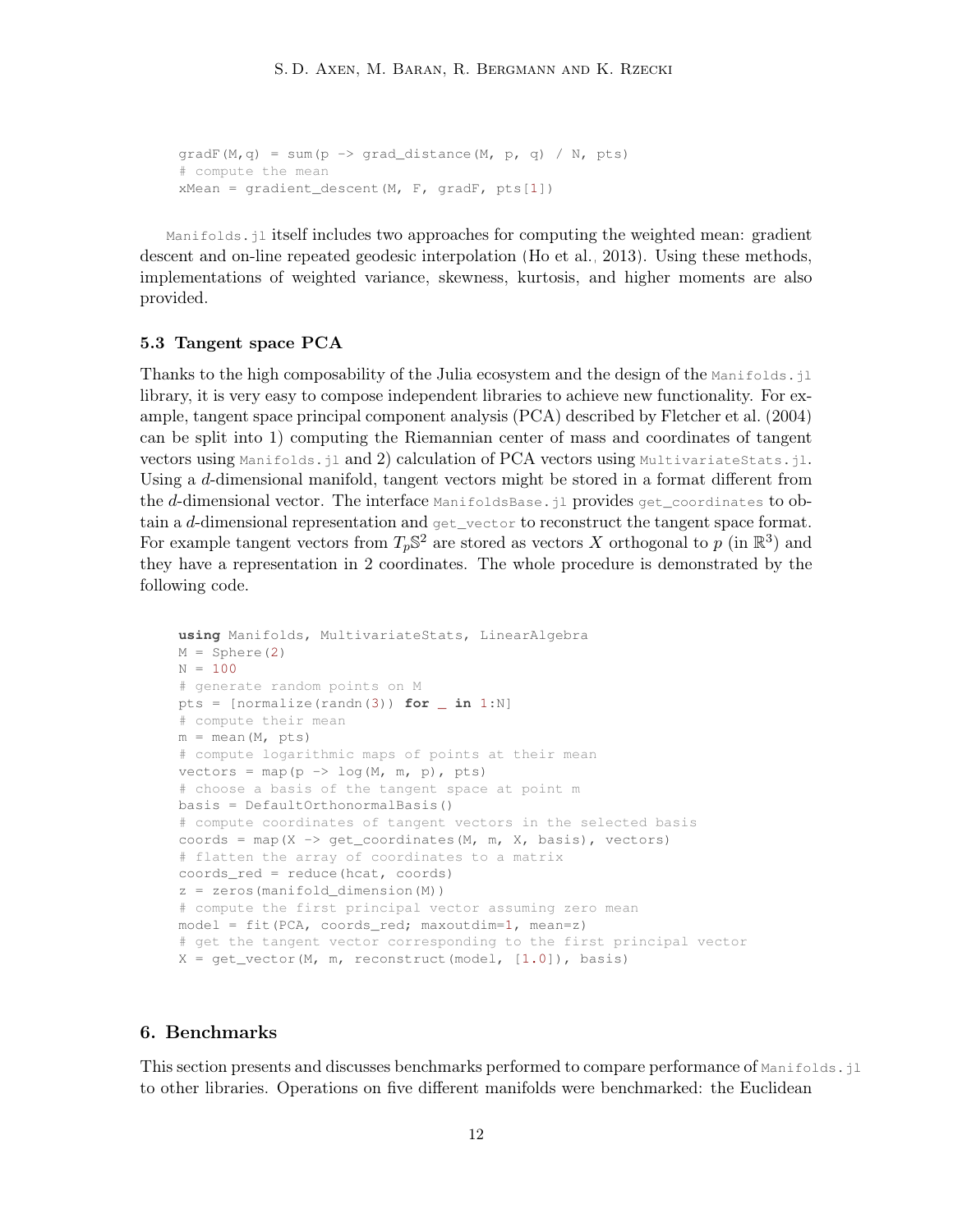manifold  $\mathbb{R}^3$ , the manifold of rotations SO(3), the manifold of symmetric positive definite matrices  $\mathcal{P}(3)$  with the linear affine metric, the power manifold  $\mathcal{P}(3)^{128\times128}$  encountered in diffusion tensor imaging [\(Ghosh et al., 2008\)](#page-15-2) and the unit sphere  $\mathbb{S}^2$ . For all manifolds three operations were benchmarked: calculation of the distance d between two points, an inverse retraction retr−<sup>1</sup> , and a retraction retr. Whenever possible, we compare the same operations for all packages. However, when an operation for a given manifold was not available in all packages, a default was used instead.

# 6.1 General setup

A computer running Linux Mint 20 Ulyana with Intel(R) Core(TM) i7-9700KF CPU @ 3.60GHz CPU and 32 GB of RAM was used to benchmark all libraries. In particular, no limitations were imposed on the number of threads.

The benchmarking was performed using points generated randomly by  $\text{Manipeds.i.}$ Each benchmarked operation was performed  $10<sup>N</sup>$  times in a loop written in the language native to the library. The number  $N$  was chosen to be large enough to ensure that the entire benchmarking loop takes at least one second to reduce the influence of system clock inaccuracy. Results of operations were accumulated in an array, which incurs a small performance penalty but prevents the compiler from optimizing out an otherwise unused computation. Details of benchmarks specific to particular libraries and the setting used are given in the supplementary material.

#### 6.2 Discussion

Figure [3](#page-13-0) contains results of performed benchmarks. Manifolds.jl (black lines) is the fastest in all three performed function tests (rows) on all manifolds (columns). The results indicate that the Python libraries have a large overhead related to calling C code that performs the actual computation. As a result, all algorithms written in Python that use these operations have limited speed, unless the overhead is small in comparison to the time needed to perform the actual operation, as demonstrated by  $\mathcal{P}(3)^{128\times128}$  in pymanopt. Manopt exhibits similar behavior, while ROPTLIB, being a native  $C_{++}$  library, does not. ROPTLIB's performance is slower by a factor of 2 than that of  $\text{Manifolds}.$  I. This is probably due to the more sophisticated memory management and use of specialized linear algebra packages in Manifolds.jl.

### <span id="page-12-0"></span>7. Conclusions

Manifolds.jl provides a comprehensive API and set of features for working with points on manifolds. It also offers one of the largest collections of implementations of manifolds. Using this API, Manopt.jl provides a library of algorithms for optimization on manifolds. As a result, all manifolds defined with ManifoldsBase.jl are compatible with Manopt.jl and can directly be used therein.

One prominent advantage of Manifolds.jl over similar packages is that, by using Julia, the "two-language-barrier" is overcome while keeping the code concise and expressive. Implementations in Manifolds.jl were demonstrated to be superior in performance to those in libraries with interfaces in Python and Matlab and approximately twice as fast as ROPTLIB.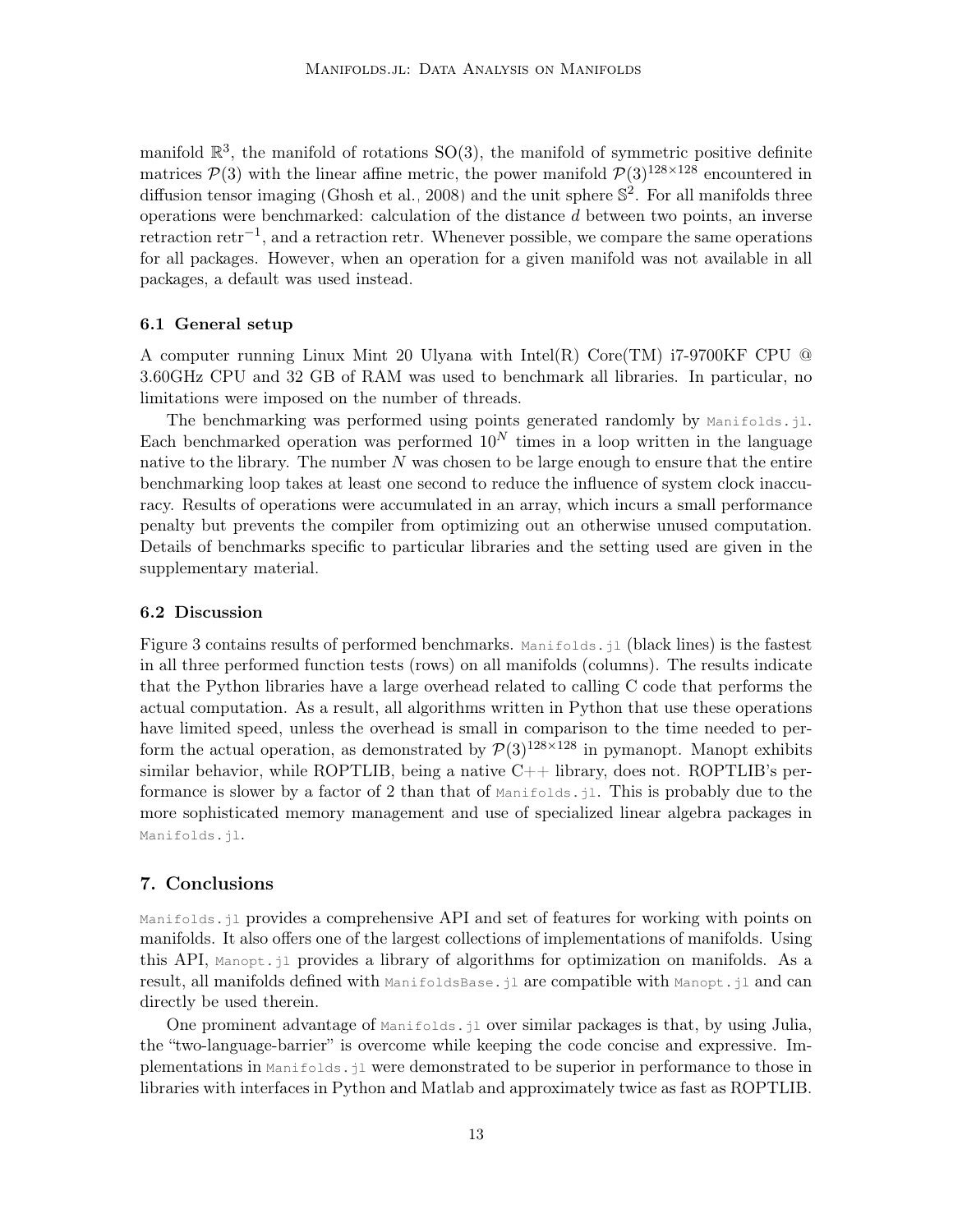

<span id="page-13-0"></span>Figure 3: Benchmark of distance (top row), an inverse retraction (middle row) and a retraction (bottom row) on several manifolds (columns) for 6 tested implementations, where Geomstats further features three backends. Manifolds.jl (black lines) features both the fastest runtimes as well as the largest variety of available functions. Numerical values of runtimes are given in Table S1.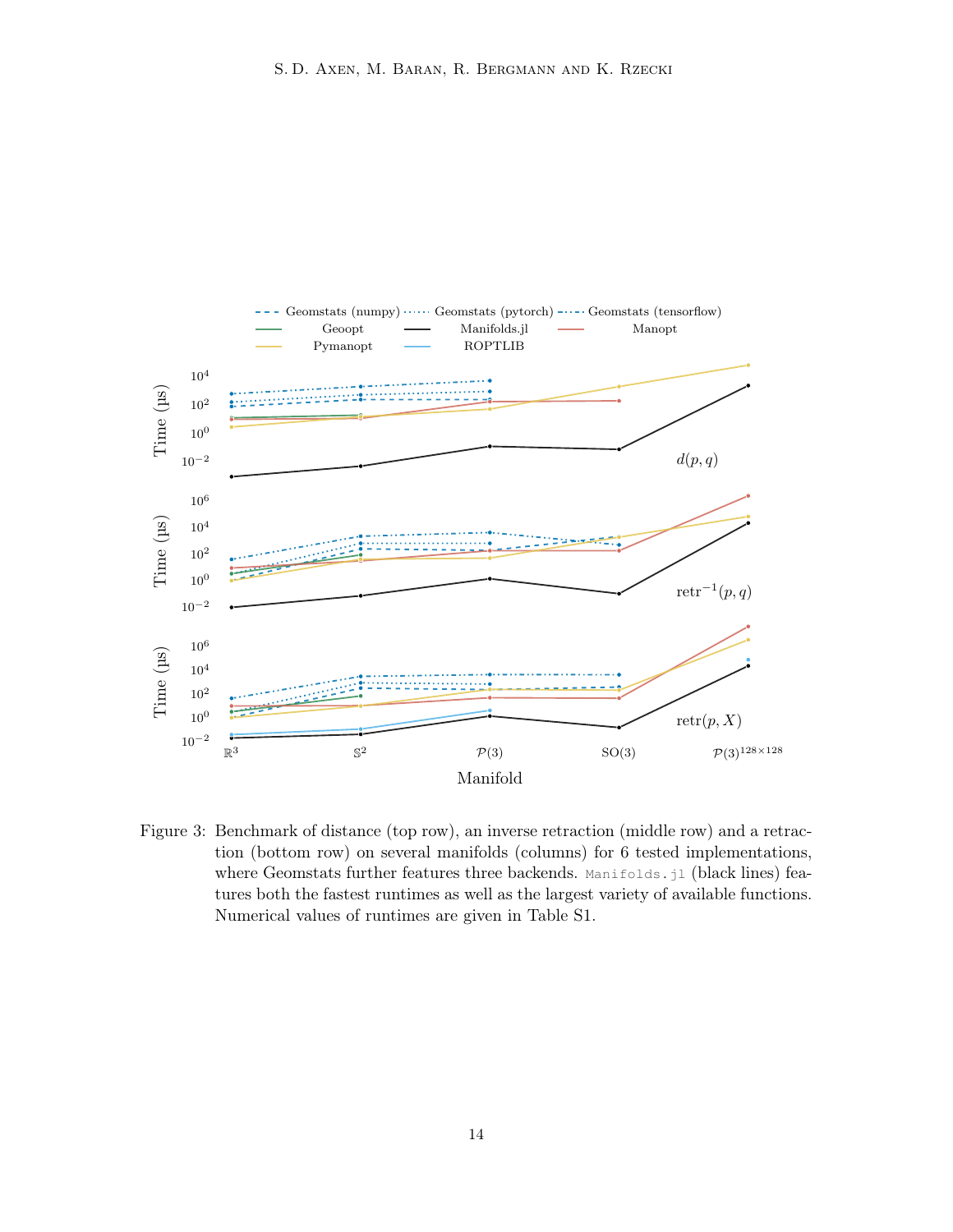However, this high performance did not require sacrificing clarity of the implementations themselves or the ease of use of a dynamic programming language.

Future work on Manifolds.jl will improve integration of Julia's automatic differentiation packages, add support for GPU acceleration, and expand the set of available manifolds and operations. Other plans include support for more statistical and machine learning methods.

# Acknowledgments

SDA was supported by the National Science Foundation under grant number 1650113. MB and KR were funded by the AGH University of Science and Technology in the year 2021 as a research project No. 16.16.120.773 and by Foundation for Polish Science under grant POIR.04.04.00-00-15E5/18.

### References

- <span id="page-14-5"></span>P.-A. Absil, R. Mahony, and R. Sepulchre. Optimization Algorithms on Matrix Manifolds. Princeton University Press, 2008. doi: 10.1515/9781400830244.
- <span id="page-14-7"></span>P.-A. Absil, P.-Y. Gousenbourger, P. Striewski, and B. Wirth. Differentiable piecewise-bézier surfaces on riemannian manifolds. SIAM Journal on Imaging Sciences, 9(4):1788–1828, 2016. doi: 10.1137/16M1057978.
- <span id="page-14-0"></span>M. Baran. Closest paths in graph drawings under an elastic metric. International Journal of Applied Mathematics and Computer Science, 28(2):387–397, 2018. ISSN 1641-876X. doi: 10.2478/amcs-2018-0029.
- <span id="page-14-2"></span>M. Bačák. Computing medians and means in hadamard spaces. SIAM Journal on Optimization, 24(3):1542-1566, 2014. doi: 10.1137/140953393.
- <span id="page-14-3"></span>M. Bačák, R. Bergmann, G. Steidl, and A. Weinmann. A second order non-smooth variational model for restoring manifold-valued images. SIAM Journal on Scientific Computing, 38(1):A567–A597, 2016. doi: 10.1137/15M101988X.
- <span id="page-14-1"></span>R. Bergmann. MVIRT, a toolbox for manifold-valued image restoration. In IEEE International Conference on Image Processing, IEEE ICIP 2017, Beijing, China, September 17–20, 2017, 2017. doi: 10.1109/ICIP.2017.8296271.
- <span id="page-14-6"></span>R. Bergmann. Manopt.jl. optimization on manifolds in Julia, 2019. URL [https:](https://manoptjl.org/) [//manoptjl.org/](https://manoptjl.org/). doi: [10.5281/zenodo.4290905.](https://doi.org/10.5281/zenodo.4290905)
- <span id="page-14-8"></span>R. Bergmann and P.-Y. Gousenbourger. A variational model for data fitting on manifolds by minimizing the acceleration of a Bézier curve. Frontiers in Applied Mathematics and Statistics, 2018. doi: 10.3389/fams.2018.00059.
- <span id="page-14-4"></span>R. Bergmann, J. Persch, and G. Steidl. A parallel douglas rachford algorithm for minimizing rof-like functionals on images with values in symmetric hadamard manifolds. SIAM Journal on Imaging Sciences, 9(4):901–937, 2016. doi: 10.1137/15M1052858.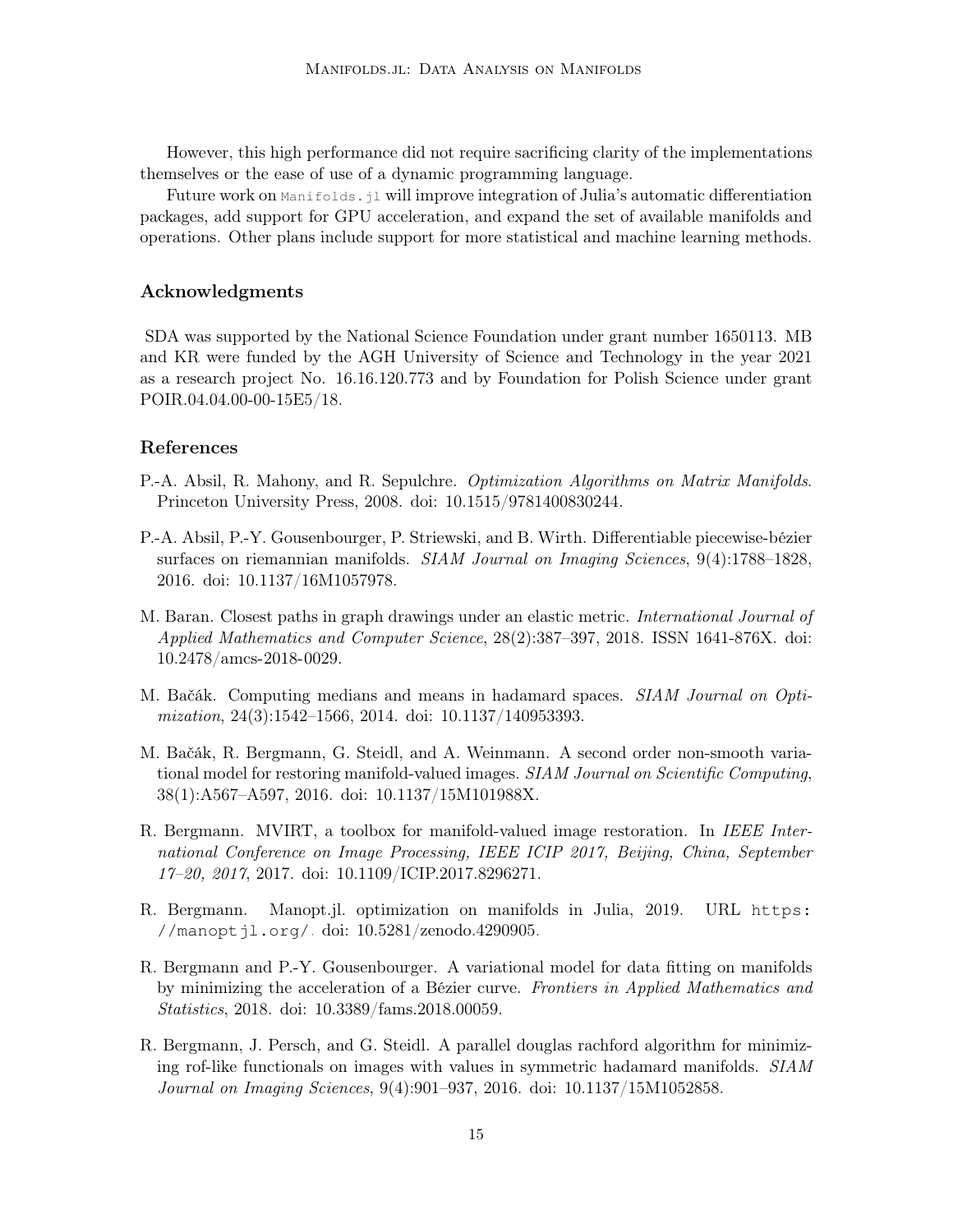- <span id="page-15-7"></span>R. Bergmann, J. H. Fitschen, J. Persch, and G. Steidl. Priors with coupled first and second order differences for manifold-valued image processing. Journal of Mathematical Imaging and Vision, 60(9):1459–1481, 2018. ISSN 0924-9907. doi: 10.1007/s10851-018-0840-y.
- <span id="page-15-9"></span>J. Bezanson, A. Edelman, S. Karpinski, and V. Shah. Julia: A Fresh Approach to Numerical Computing. SIAM Review, 59(1):65–98, Jan. 2017. ISSN 0036-1445. doi: 10.1137/ 141000671. URL <https://epubs.siam.org/doi/10.1137/141000671>.
- <span id="page-15-6"></span>N. Boumal, B. Mishra, P.-A. Absil, and R. Sepulchre. Manopt, a Matlab toolbox for optimization on manifolds. Journal of Machine Learning Research, 15(42):1455–1459, 2014. URL <https://www.manopt.org>.
- <span id="page-15-3"></span>L. Chen, V. P. Singh, S. Guo, B. Fang, and P. Liu. A new method for identification of flood seasons using directional statistics. Hydrological Sciences Journal, 58(1):28–40, Jan. 2013. ISSN 0262-6667. doi: 10.1080/02626667.2012.743661.
- <span id="page-15-5"></span>L. M. Cruz-Orive, H. Hoppeler, O. Mathieu, and E. R. Weibel. Stereological Analysis of Anisotropic Structures Using Directional Statistics. Journal of the Royal Statistical Society: Series C (Applied Statistics), 34(1):14–32, 1985. ISSN 1467-9876. doi: 10.2307/ 2347881.
- <span id="page-15-8"></span>M. P. a. do Carmo. Riemannian Geometry. Mathematics: Theory & Applications. Birkhäuser Boston, Inc., Boston, MA, 1992. ISBN 0-8176-3490-8.
- <span id="page-15-1"></span>I. L. Dryden, A. Koloydenko, and D. Zhou. Non-Euclidean statistics for covariance matrices, with applications to diffusion tensor imaging. Annals of Applied Statistics, 3(3):1102–1123, Sept. 2009. ISSN 1932-6157, 1941-7330. doi: 10.1214/09-AOAS249. Publisher: Institute of Mathematical Statistics.
- <span id="page-15-11"></span>P. Fletcher, C. Lu, S. Pizer, and S. Joshi. Principal geodesic analysis for the study of nonlinear statistics of shape. IEEE Transactions on Medical Imaging, 23(8):995–1005, Aug. 2004. ISSN 0278-0062. doi: 10.1109/TMI.2004.831793.
- <span id="page-15-2"></span>A. Ghosh, M. Descoteaux, and R. Deriche. Riemannian framework for estimating symmetric positive definite 4th order diffusion tensors. Medical image computing and computer-assisted intervention: MICCAI ... International Conference on Medical Image Computing and Computer-Assisted Intervention, 11(Pt 1):858–865, 2008. doi: 10.1007/978-3-540-85988-8\_102.
- <span id="page-15-10"></span>P.-Y. Gousenbourger, E. Massart, and P.-A. Absil. Data fitting on manifolds with composite bézier-like curves and blended cubic splines. Journal of Mathematical Imaging and Vision, 61(5):645–671, 2018. doi: 10.1007/s10851-018-0865-2.
- <span id="page-15-4"></span>U. Grenander and M. I. Miller. Computational anatomy: an emerging discipline. Quarterly of Applied Mathematics, 56(4):617–694, 1998. ISSN 0033-569X, 1552-4485. doi: 10.1090/ qam/1668732.
- <span id="page-15-0"></span>K. Grove and H. Karcher. How to conjugate  $c^1$ -close group actions. *Mathematische* Zeitschrift, 132:11–20, 1973. ISSN 0025-5874. doi: 10.1007/BF01214029.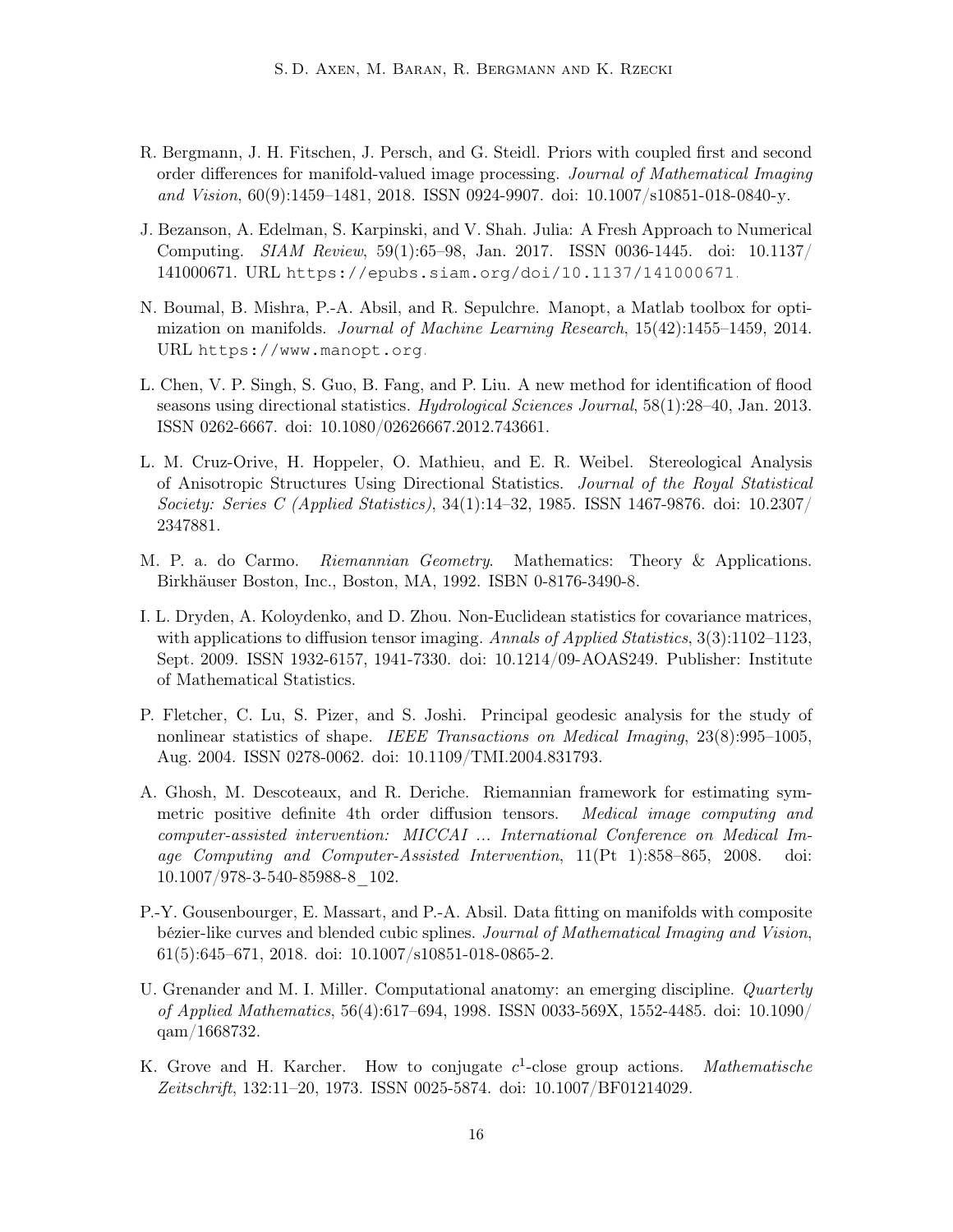- <span id="page-16-9"></span>J. Ho, G. Cheng, H. Salehian, and B. Vemuri. Recursive karcher expectation estimators and geometric law of large numbers. In C. M. Carvalho and P. Ravikumar, editors, Proceedings of the Sixteenth International Conference on Artificial Intelligence and Statistics, volume 31 of Proceedings of Machine Learning Research, pages 325–332, Scottsdale, Arizona, USA, 29 Apr–01 May 2013. PMLR. URL [http://proceedings.mlr.press/](http://proceedings.mlr.press/v31/ho13a.html) [v31/ho13a.html](http://proceedings.mlr.press/v31/ho13a.html).
- <span id="page-16-4"></span>W. Huang, P.-A. Absil, K. A. Gallivan, and P. Hand. ROPTLIB: An Object-Oriented C++ Library for Optimization on Riemannian Manifolds. ACM Transactions on Mathematical Software, 44(4):43:1–43:21, July 2018. ISSN 0098-3500. doi: 10.1145/3218822.
- <span id="page-16-0"></span>H. Karcher. Riemannian center of mass and mollifier smoothing. Communications on Pure and Applied Mathematics, 30(5):509–541, 1977. doi: 10.1002/cpa.3160300502.
- <span id="page-16-6"></span>M. Kochurov, R. Karimov, and S. Kozlukov. Geoopt: Riemannian Optimization in PyTorch. arXiv:2005.02819 [cs], July 2020. URL <http://arxiv.org/abs/2005.02819>.
- <span id="page-16-7"></span>L. Kühnel and S. Sommer. Computational Anatomy in Theano. In M. J. Cardoso, T. Arbel, E. Ferrante, X. Pennec, A. V. Dalca, S. Parisot, S. Joshi, N. K. Batmanghelich, A. Sotiras, M. Nielsen, M. R. Sabuncu, T. Fletcher, L. Shen, S. Durrleman, and S. Sommer, editors, Graphs in Biomedical Image Analysis, Computational Anatomy and Imaging Genetics, Lecture Notes in Computer Science, pages 164–176, Cham, 2017. Springer International Publishing. ISBN 978-3-319-67675-3. doi: 10.1007/978-3-319-67675-3\_15.
- <span id="page-16-1"></span>J. Marins, X. Yun, E. Bachmann, R. McGhee, and M. Zyda. An extended Kalman filter for quaternion-based orientation estimation using MARG sensors. In Proceedings 2001 IEEE/RSJ International Conference on Intelligent Robots and Systems. Expanding the Societal Role of Robotics in the the Next Millennium (Cat. No.01CH37180), volume 4, pages 2003–2011 vol.4, Oct. 2001. doi: 10.1109/IROS.2001.976367.
- <span id="page-16-8"></span>M. Meghwanshi, P. Jawanpuria, A. Kunchukuttan, H. Kasai, and B. Mishra. McTorch, a manifold optimization library for deep learning.  $arXiv:1810.01811$  [cs, stat], Oct. 2018. URL <http://arxiv.org/abs/1810.01811>.
- <span id="page-16-2"></span>M. I. Miller. Computational anatomy: shape, growth, and atrophy comparison via diffeomorphisms. NeuroImage, 23 Suppl 1:S19–33, 2004. ISSN 1053-8119. doi: 10.1016/j. neuroimage.2004.07.021.
- <span id="page-16-5"></span>N. Miolane, N. Guigui, A. L. Brigant, J. Mathe, B. Hou, Y. Thanwerdas, S. Heyder, O. Peltre, N. Koep, H. Zaatiti, H. Hajri, Y. Cabanes, T. Gerald, P. Chauchat, C. Shewmake, D. Brooks, B. Kainz, C. Donnat, S. Holmes, and X. Pennec. Geomstats: A Python package for Riemannian geometry in machine learning. Journal of Machine Learning Research, 21(223):1–9, 2020. URL <http://jmlr.org/papers/v21/19-027.html>.
- <span id="page-16-3"></span>X. Pennec, S. Sommer, and T. Fletcher, editors. Riemannian Geometric Statistics in Medical Image Analysis. Academic Press, San Diego, 1st edition edition, Sept. 2019. ISBN 978-0- 12-814725-2.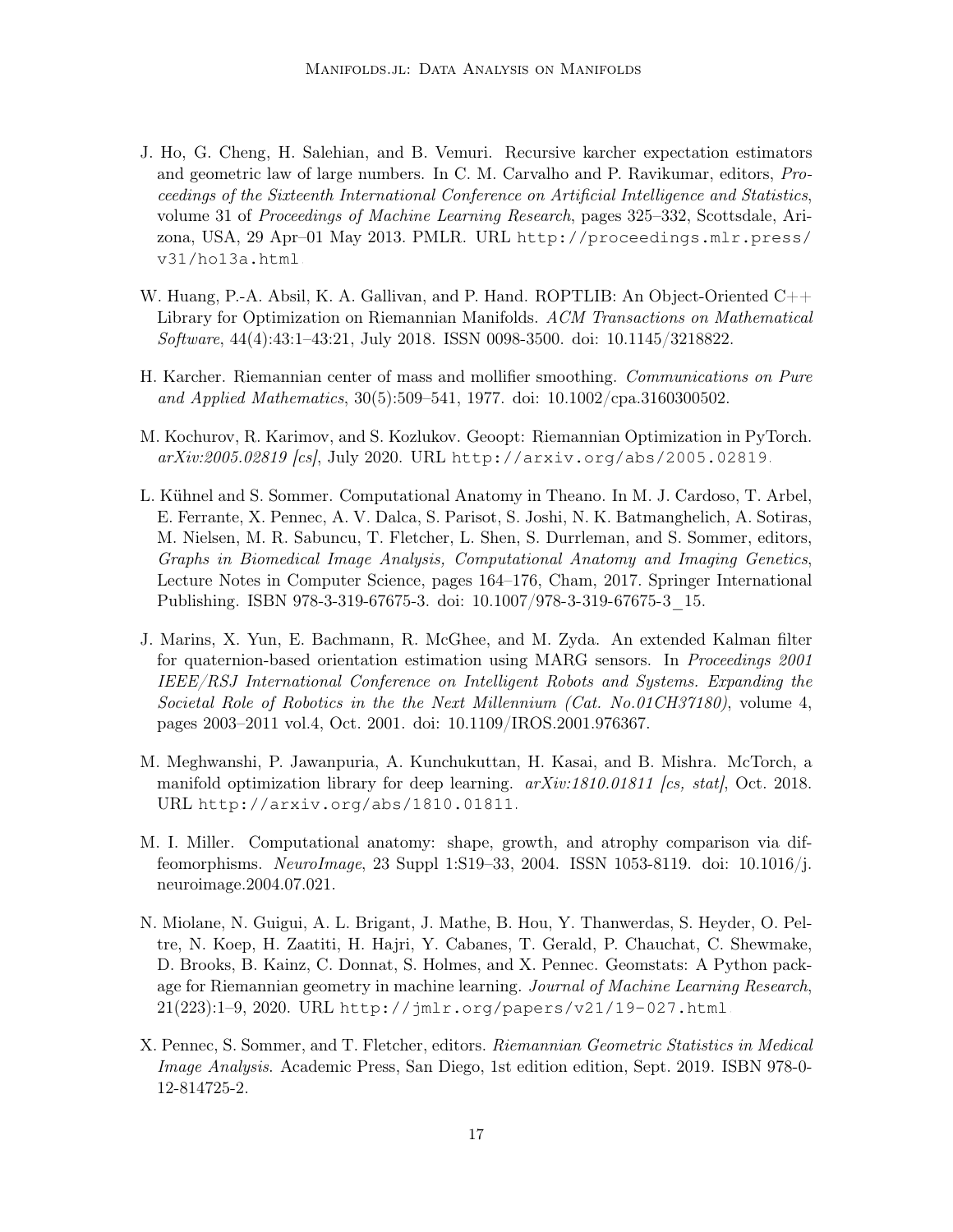- <span id="page-17-3"></span>K. Rzecki and M. Baran. Application of elastic shape analysis to user authentication and identification. IEEE Transactions on Emerging Topics in Computing, pages 1–1, 2021. doi: 10.1109/TETC.2021.3074242.
- <span id="page-17-2"></span>A. Srivastava, E. Klassen, S. H. Joshi, and I. H. Jermyn. Shape Analysis of Elastic Curves in Euclidean Spaces. IEEE Transactions on Pattern Analysis and Machine Intelligence, 33(7):1415–1428, July 2011. ISSN 0162-8828. doi: 10.1109/TPAMI.2010.184.
- <span id="page-17-4"></span>J. Townsend, N. Koep, and S. Weichwald. Pymanopt: A Python Toolbox for Optimization on Manifolds using Automatic Differentiation. Journal of Machine Learning Research, 17 (137):1–5, 2016. ISSN 1533-7928. URL [http://jmlr.org/papers/v17/16-177.](http://jmlr.org/papers/v17/16-177.html) [html](http://jmlr.org/papers/v17/16-177.html).
- <span id="page-17-0"></span>M. Tulik, D. Kabat, M. Baran, R. A. Kycia, and Z. Tabor. Use of statistical approaches to improve the quality control of the dose delivery in radiotherapy. Physics in Medicine & Biology, 64(14):145018, 2019. ISSN 0031-9155. doi: 10.1088/1361-6560/ab25ab. URL <http://iopscience.iop.org/10.1088/1361-6560/ab25ab>.
- <span id="page-17-1"></span>P. Turaga, A. Veeraraghavan, A. Srivastava, and R. Chellappa. Statistical Computations on Grassmann and Stiefel Manifolds for Image and Video-Based Recognition. IEEE Transactions on Pattern Analysis and Machine Intelligence, 33(11):2273–2286, Nov. 2011. ISSN 1939-3539. doi: 10.1109/TPAMI.2011.52.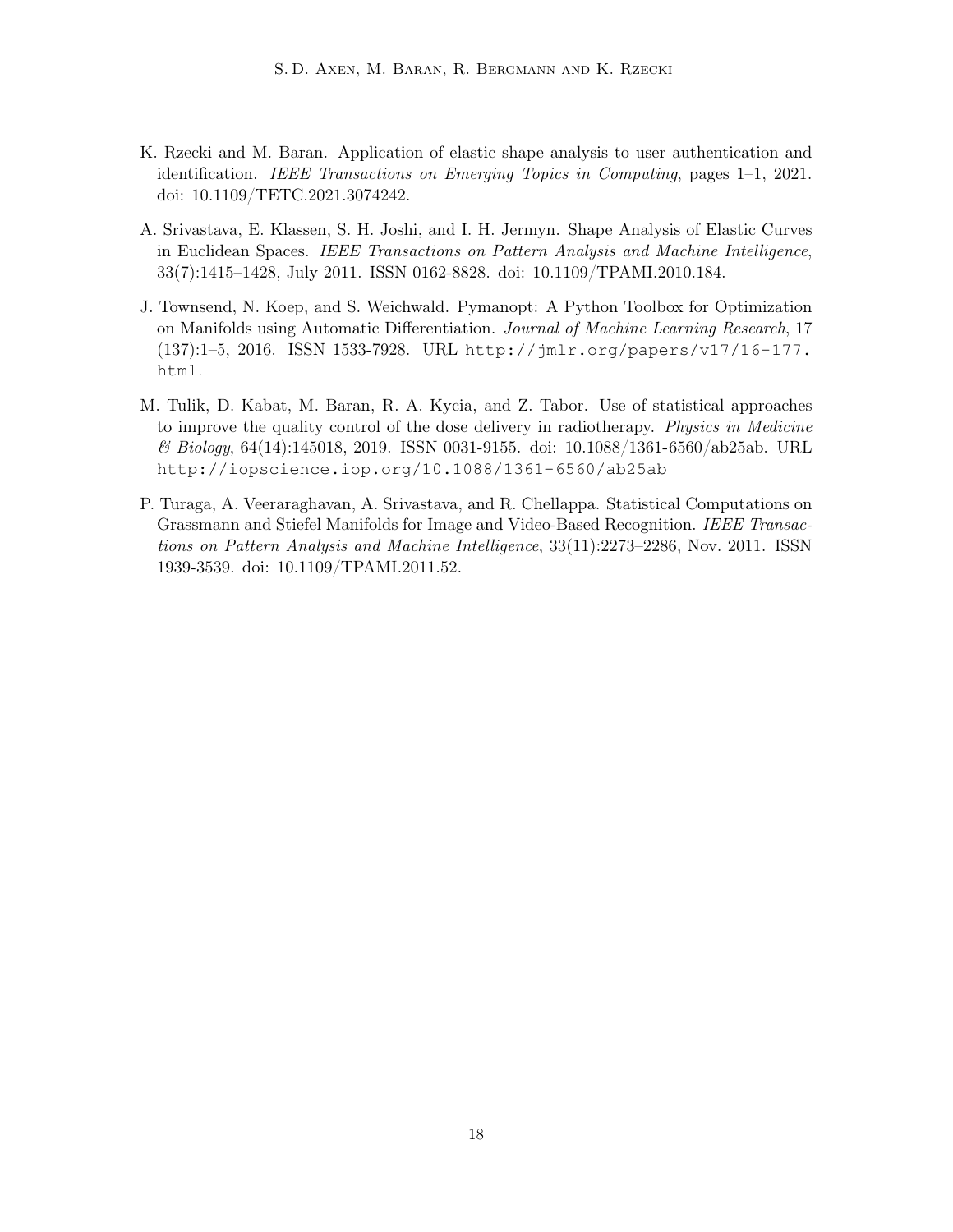# Supplementary – Library-specific details

For Manifolds.jl, version  $0.5.2<sup>2</sup>$  $0.5.2<sup>2</sup>$  $0.5.2<sup>2</sup>$  of the library and ManifoldsBase.jl version 0.11.4 was used.

- $\bullet$   $\mathbb{S}^2$ : Sphere(2)
- $\bullet \mathbb{R}^3$ : Euclidean(3)
- $P(3)$ : SymmetricPositiveDefinite(3)
- $\mathcal{P}(3)^{128 \times 128}$ : PowerManifold(SymmetricPositiveDefinite(3), ArrayPowerRepresentation(), 128, 128)
- $SO(3)$ : Rotations(3)

For  $\mathbb{S}^2$ ,  $\mathcal{P}(3)$ ,  $\mathbb{R}^3$ , and SO(3), statically sized arrays were used to represent points and vectors. For  $\mathcal{P}(3)^{128\times128}$  $\mathcal{P}(3)^{128\times128}$  $\mathcal{P}(3)^{128\times128}$ , the array type from HybridArrays. jl<sup>3</sup> version 0.3.8, was used.

All Python libraries were tested with Python version 3.7.9.final.0 (64 bit).

Geomstats version 2.2.2 was used with Numpy 1.20.3, PyTorch 1.6.0, and Tensorflow 2.5.0. The following commands were used to construct manifolds:

- $\bullet$   $\mathbb{S}^2$ : hypersphere, HypersphereMetric(2)
- $\bullet$   $\mathbb{R}^3$ : euclidean.EuclideanMetric(3)
- $P(3)$ : spd\_matrices.SPDMetricAffine(3, 1)
- $P(3)^{128\times128}$  was not available in Geomstats
- $SO(3)$ : special\_orthogonal.SpecialOrthogonal(3)

All manifolds were taken from the geomstats.geometry path (omitted in the list above).

Geoopt version 0.3.1 was benchmarked. The following commands were used to construct manifolds:

- $\bullet$   $\mathbb{S}^2$ : geoopt.manifolds. Sphere(torch.ones([3,3]))
- $\bullet$   $\mathbb{R}^3$ : geoopt.manifolds.Euclidean(1)

Other tested manifolds are not available in Geoopt.

Manopt version 6.0.0 (released on May 19, 2020) was used with Matlab version R2020a Update 5 (released on August 6, 2020). The following commands were used to construct manifolds:

- $\bullet$   $\mathbb{S}^2$ : spherefactory (3)
- $\bullet$   $\mathbb{R}^3$ : euclideanfactory(3)
- $\mathcal{P}(3)$ : sympositivedefinitefactory(3)

<span id="page-18-0"></span><sup>2.</sup> The manuscript features a slightly newer version, which has the same benchmark properties

<span id="page-18-1"></span><sup>3.</sup> see <https://github.com/mateuszbaran/HybridArrays.jl>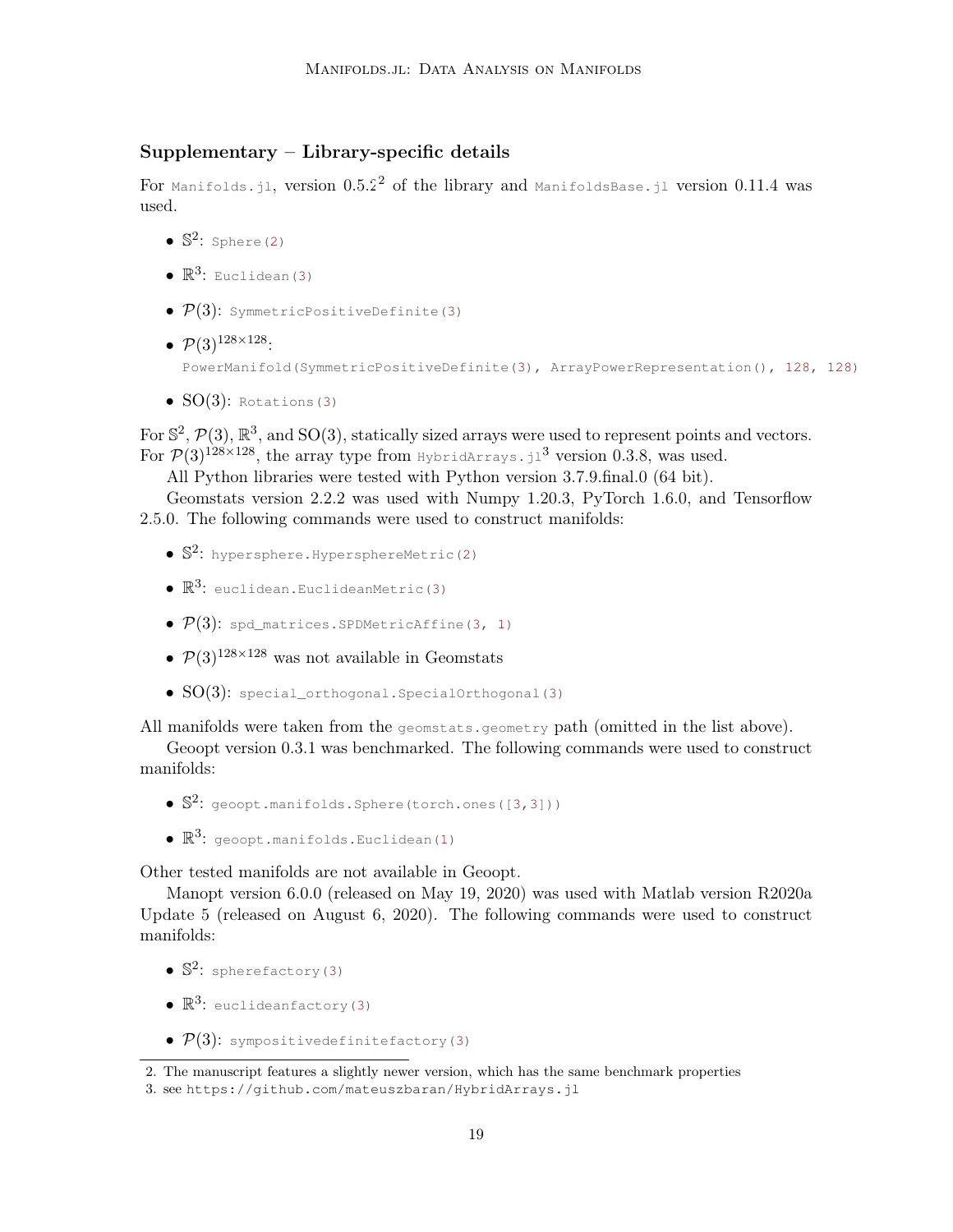- $\bullet$   $\mathcal{P}(3)^{128\times128}$ : powermanifold(sympositivedefinitefactory(3), 128\*128)
- $SO(3)$ : rotationsfactory(3)

Pymanopt version 0.2.5 was used. The following commands were used to construct manifolds:

- $\bullet$   $\mathbb{S}^2$ : Sphere(3)
- $\bullet$   $\mathbb{R}^3$ : euclidean.Euclidean(3)
- $\mathcal{P}(3)$ : PositiveDefinite(3)
- $P(3)^{128 \times 128}$ : PositiveDefinite(3, 128 \* 128), 128\*128)
- $SO(3)$ : rotations. Rotations(3)

All manifolds were taken from the pymanopt.manifolds path (omitted above).

ROPTLIB version 0.8 (released on August 11, 2020) was used, compiled using GCC version 9.3.0 using the provided makefile. The following commands were used to construct manifolds:

- $\bullet$   $\mathbb{S}^2$ : Sphere(3)
- $\bullet$   $\mathbb{R}^3$ : Euclidean(3, "double")
- $\bullet$   $\mathcal{P}(3)$ : SPDManifold(3)
- $\mathcal{P}(3)^{128\times128}$ : ProductManifold prodMani(1, &spdMani, 128 \* 128);, where the variable spdMani was defined as SPDManifold spdMani(3);
- SO(3) is not directly implemented (the manual suggests using a special case of Stiefel instead) and was thus not tested

The tested version of ROPTLIB does not provide inverse retractions, and distance calculation can only be performed as a norm of a tangent vector and were excluded as well.

The resulting times are reported in Table [3.](#page-20-0)